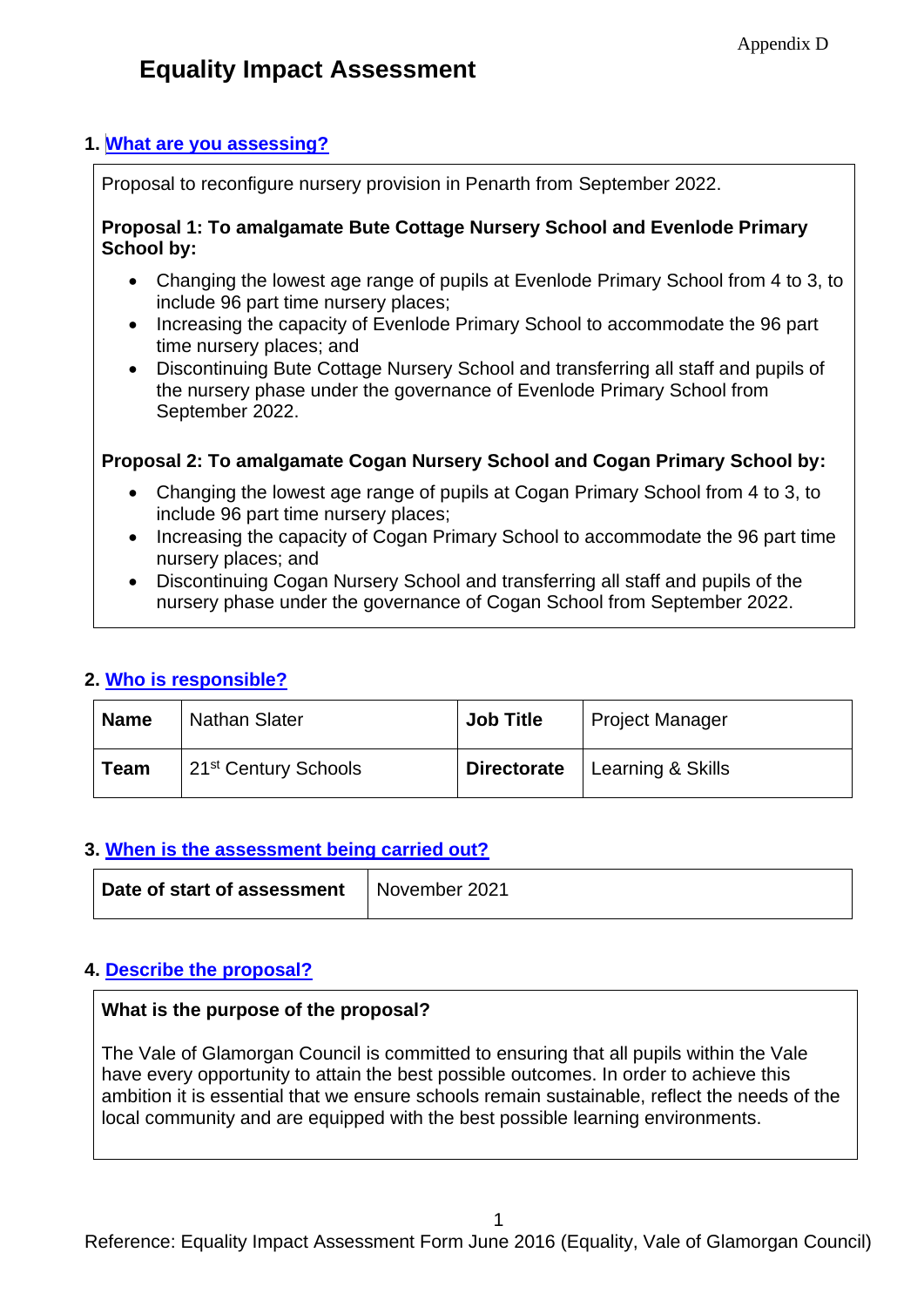The Managing Director authorised the Director of Learning & Skills to undertake a consultation from **20 September 2021** to **5 November 2021**, on a proposal to reconfigure nursery provision in Penarth from September 2022.

### **Proposal 1: To amalgamate Bute Cottage Nursery School and Evenlode Primary School by:**

- Changing the lowest age range of pupils at Evenlode Primary School from 4 to 3, to include 96 part time nursery places;
- Increasing the capacity of Evenlode Primary School to accommodate the 96 part time nursery places; and
- Discontinuing Bute Cottage Nursery School and transferring all staff and pupils of the nursery phase under the governance of Evenlode Primary School from September 2022.

# **Proposal 2: To amalgamate Cogan Nursery School and Cogan Primary School by:**

- Changing the lowest age range of pupils at Cogan Primary School from 4 to 3, to include 96 part time nursery places;
- Increasing the capacity of Cogan Primary School to accommodate the 96 part time nursery places; and
- Discontinuing Cogan Nursery School and transferring all staff and pupils of the nursery phase under the governance of Cogan School from September 2022.

The proposals would mean that Bute Cottage Nursery School and Cogan Nursery School would be discontinued and all staff and pupils from the nursery phases would be transferred under the governance of Evenlode Primary School and Cogan Primary School respectively. However, nursery provision would continue to be provided from the existing buildings with both proposals.

The feedback and views expressed in the consultation are being considered together in the publication of a consultation report on the proposal and this Equality Impact Assessment. A Community Impact Assessment has also been undertaken.

## **Why do you need to put it in place?**

Over the past 10 years the Council has sought to move towards a primary school model for 3 to 11 years education.

Evenlode Primary School and Cogan Primary School are two of four primary schools that do not currently provide nursery provision. The other primary schools that do not have a nursery provision are subject to separate proposals which will involve creating nursery provision.

Bute Cottage Nursery School and Cogan Nursery School are the only two stand-alone nursery schools within the Vale; i.e. separate entities with their own governing bodies and a delegated budget.

Bute Cottage Nursery School prioritises pupils living in the Evenlode Primary School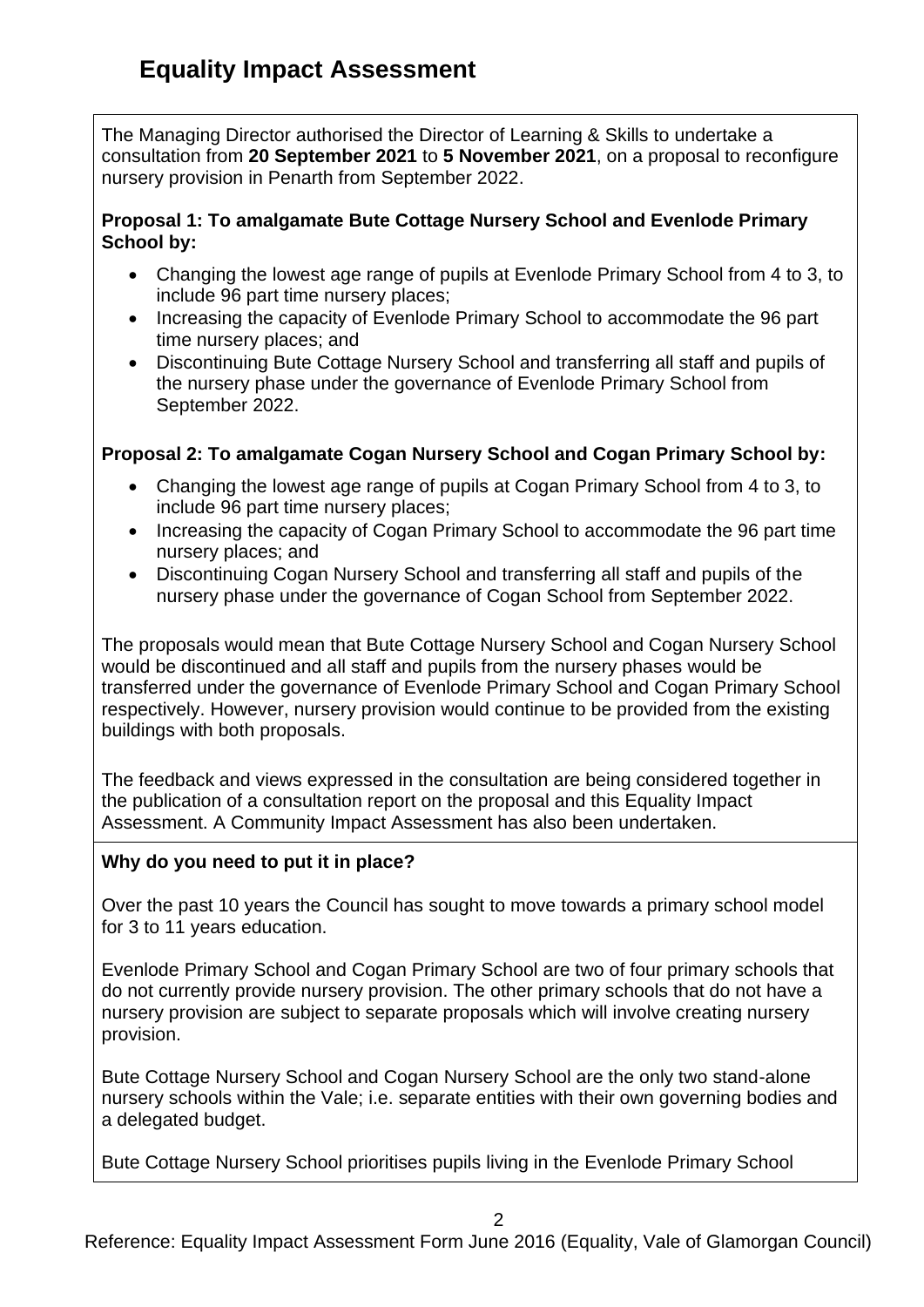catchment area and Cogan Nursery School priorities pupils living in the Cogan Primary School catchment area.

It is proposed that Evenlode Primary School and Bute Cottage Nursery School are amalgamated, resulting in 96 part time nursery places being provided at Evenlode Primary School (on the existing Bute Cottage Nursery School site). It is also proposed that Cogan Primary School and Cogan Nursery School are amalgamated, resulting in 96 part time nursery places being provided at Cogan Primary School (on the existing Cogan Nursery School site). This would develop continuity and progression in children's learning from the age of three. This would ensure there is a consistent approach to planning and delivery of the foundation phase (nursery to year two) and minimise the potential for disruption during transition from nursery to primary school.

The introduction of consistent policies, strategies and pedagogy across all ages would result in clear expectations and a shared ethos which is understood by children, parents and carers throughout all phases of primary education. The proposal would also support a coordinated approach to planning for the needs of vulnerable pupils across the foundation phase.

A single leadership team and governing body across each school would result in the removal of duplication of management and governance functions. Parents would only need to familiarise themselves with one set of policies and one set of communications.

#### **Do we need to commit significant resources to it (such as money or staff time)?**

#### **Human Resources**

The Vale of Glamorgan Council would fully support the governors, headteacher and staff at the school with any employment related matters. The school has access to the Council's Human Resources policies and procedures, including recruitment policies. The Human Resources service works closely with governors to ensure regular and clear communication with all employees takes place on all matters relating to a change in location of their workplace.

Bute Cottage Nursery School and Cogan Nursery School staff would transfer under the management of the governing bodies of Evenlode Primary School and Cogan Primary School respectively.

The governing bodies of Evenlode Primary School and Cogan Primary School would be responsible for amending their staffing structures to reflect the addition of the nursery phase. It is not anticipated that there would be any compulsory redundancies as a result of these proposals. However, any proposed changes to staffing would be subject to full consultation with staff and the relevant trade unions where necessary.

Officer time has been addressed via the creation of a 21<sup>st</sup> Century Schools Team.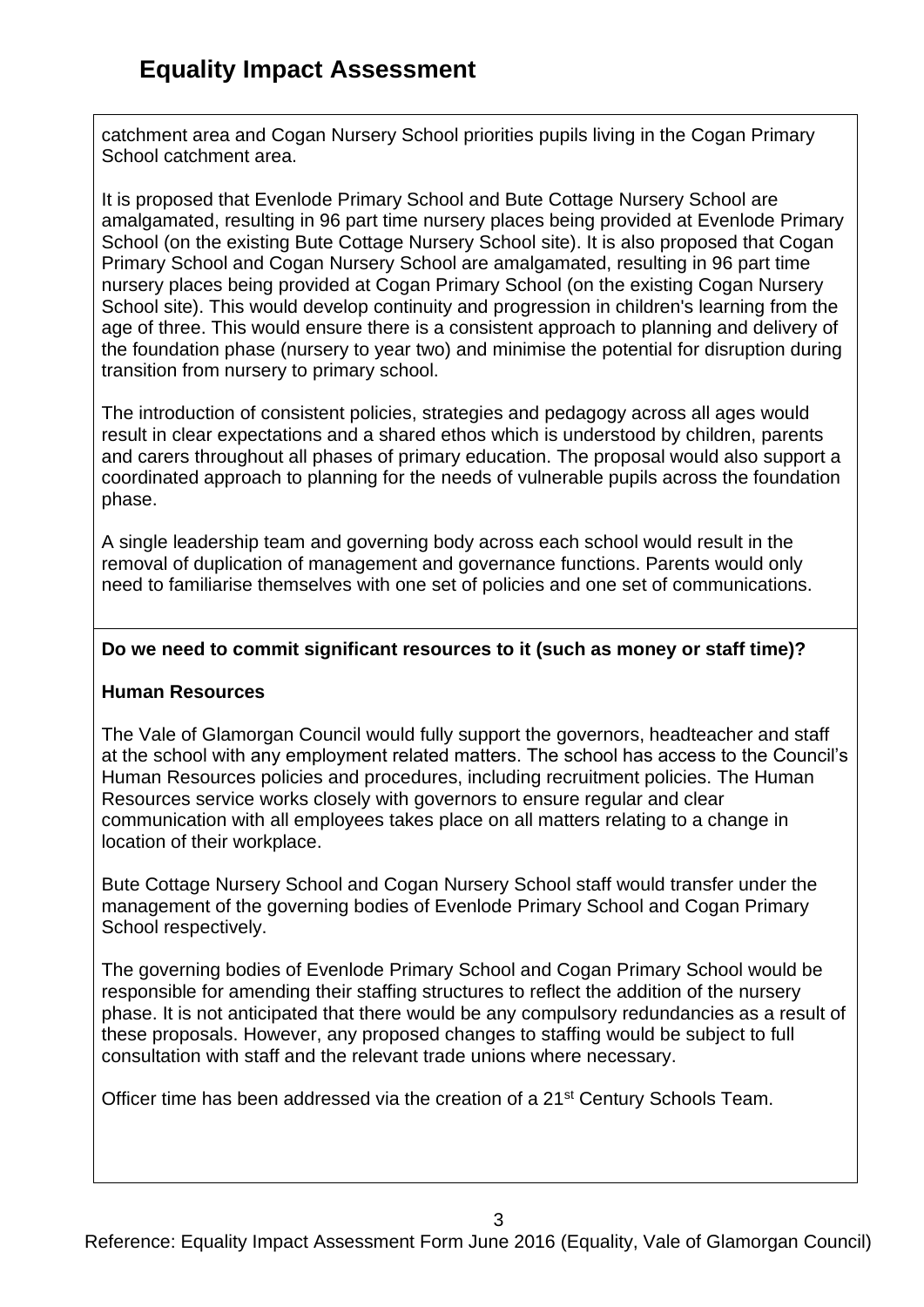# **Capital Funding**

There would be no capital implications as a result of the two proposals.

However, £1.362m is included within the Capital Programme as part of the 21<sup>st</sup> Century Schools Programme to support reconfiguration of nursery provision in Penarth. Should the proposals be approved, the Council would prioritise relocating nursery provision at Evenlode Primary School onto a single site. The Council would undertake a full feasibility assessment and any plans would be subject to a separate consultation exercise as part of the planning process.

# **Revenue Funding**

The 2021/22 budget for Bute Cottage Nursery School is £286,292, which equates to £6,983 per pupil (FTE). Cogan Nursery School received a budget totalling £280,829 which equates to £7,590 per pupil (FTE). The amount of funding per pupil is significantly higher than the average funding per pupil across all primary schools which was £3,804 in 2021/22. Funding per pupil is generally higher in standalone nursery schools due to the costs of the headteacher and other fixed costs absorbed over a low number of pupils.

Evenlode Primary School currently receives the lowest level of funding per pupil across all Vale schools (£3,252 in 2021/22). This is partly due to the lack of nursery provision. In 2021/22 Cogan Primary School received £4,071 per pupil funding.

Should the proposals be implemented, Evenlode Primary School and Cogan Primary School would each receive an individual budget including allocations for the nursery phase. As the majority of school funding is based on the number of pupils on roll, the proposals would improve the overall budget position for Evenlode Primary School and Cogan Primary School.

The funding formula is driven by per pupil funding and a number of lump sum allocations per school. On that basis the formula saving from amalgamating Bute Cottage Nursery School and Evenlode Primary School would be £70,000 based on the removal of lump sum allowances. The 2021/22 Evenlode Primary School budget is £1,346,511 and the Bute Cottage Nursery School budget is £286,292 (totalling £1,632,803). The combined budget generated by amalgamating Bute Cottage Nursery School with Evenlode Primary School would be £1,562,803 at the 2021/22 funding rates.

The funding formula saving from amalgamating Cogan Nursery School and Cogan Primary School would be £70,000 based on the removal of lump sum allowances. The 2021/22 Cogan Primary School budget is £838,705 and the Cogan Nursery School budget is £280,829 (totalling £1,119,534). The combined budget generated by amalgamating Cogan Nursery School and Cogan Primary School would be £1,049,934 at the 2021/22 funding rates.

The proposals would result in a more efficient use of financial resources across all schools. Larger schools are also generally able to secure better value for money though economies of scale and a single budget may be easier to manage, e.g., accounting for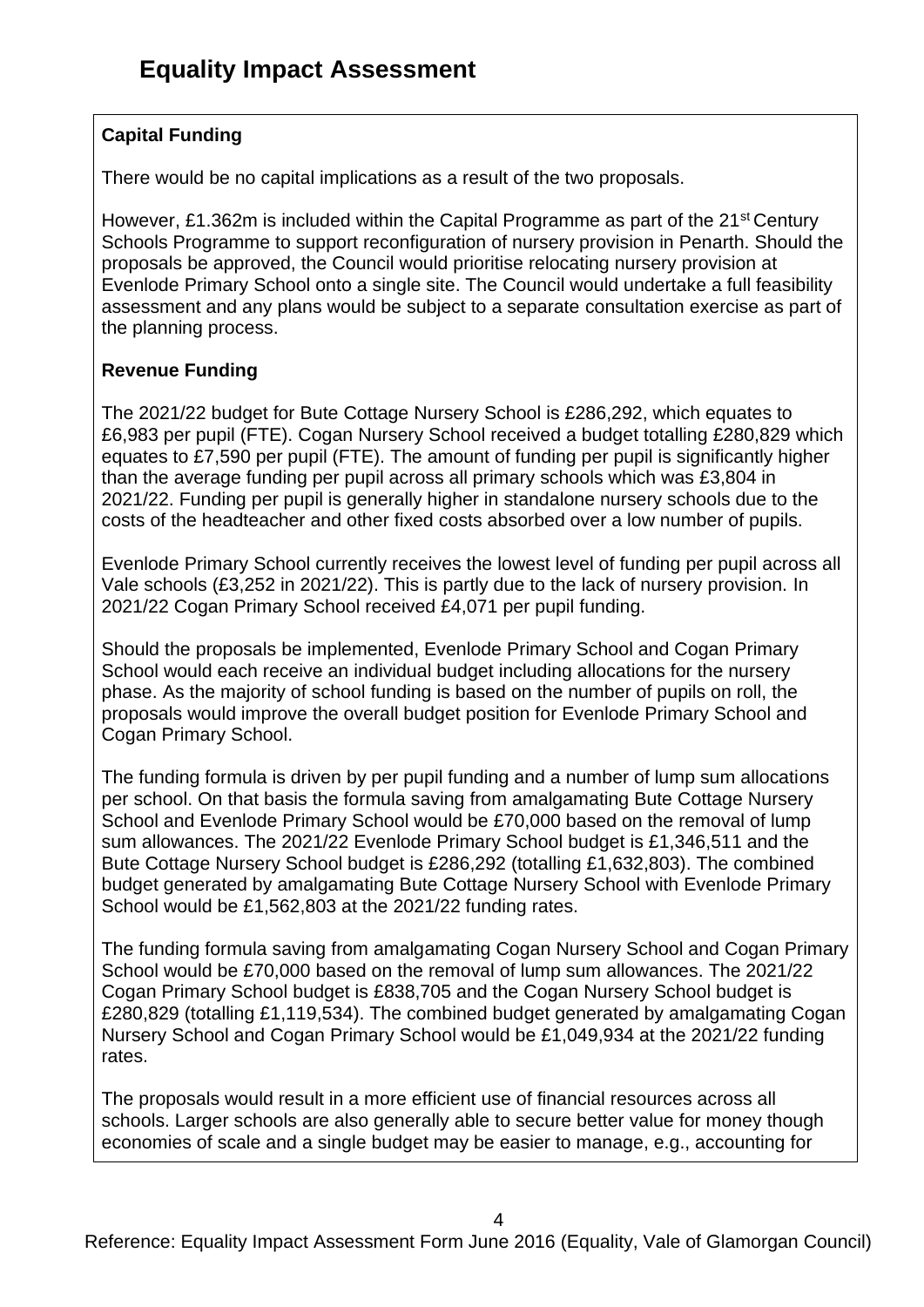spend on site maintenance which would benefit both nursery and primary phases compared with administering two different contracts.

#### **What are the intended outcomes of the proposal?**

- A single governance and accountability regime with a single headteacher and governing body with responsibility for all phases of education at each primary school.
- Opportunities for greater professional development opportunities by being part of a primary school teaching across all phases of primary education.
- A single set of policies across all year groups, incorporating areas of best practice from the individual schools.
- A single vision, strategy and ethos across all phases.
- Generates revenue savings associated with increased running costs for standalone nursery schools which would release additional funding into the overall schools' funding formula.
- Opportunities to make efficiency savings through economies of scale and joined up procurement.
- Streamlined communication between parents and staff with a single point of contact throughout all phases of primary education.

#### **Who does the proposal affect?**

Staff, pupils, parents of pupils, governors at Bute Cottage Nursery School, Evenlode Primary School, Cogan Nursery School, and Cogan Primary School.

#### **Will the proposal affect how other organisations work?**

The proposals are unlikely to have a significant impact on any other schools in the local area as no change to the existing catchment area is proposed.

There is currently no nursery provision at Evenlode Primary School or Cogan Primary School. Children can access nursery provision at other nursery units of schools or at a registered provider.

#### **Will the proposal affect how you deliver services?**

The Council must ensure that schools serve their local communities and are reflective of demand. There is a need to meet future demand for nursery places within the Vale.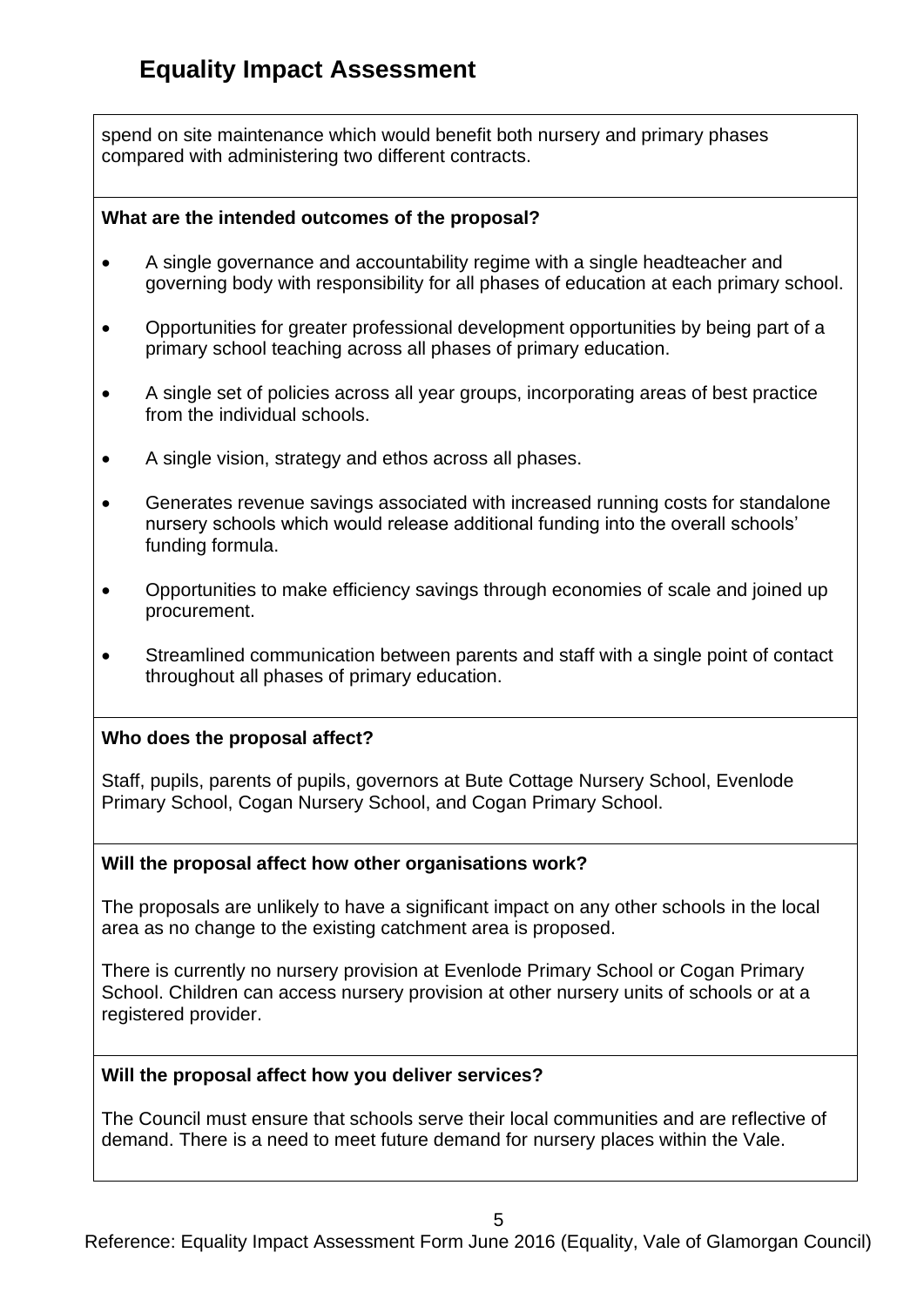A great deal of information is available with relation to the population within the Vale of Glamorgan. This can be accessed from the following sources.

Household projections by local authority [https://gov.wales/docs/statistics/2017/170323](https://gov.wales/docs/statistics/2017/170323-household-projections-local-authorities-2014-based-en.pdf) [household-projections-local-authorities-2014-based-en.pdf](https://gov.wales/docs/statistics/2017/170323-household-projections-local-authorities-2014-based-en.pdf)

Future population trends [https://www.slideshare.net/StatisticsWales/welsh-government](https://www.slideshare.net/StatisticsWales/welsh-government-future-trends-report-2017-population)[future-trends-report-2017-population](https://www.slideshare.net/StatisticsWales/welsh-government-future-trends-report-2017-population)

ONS 2016 population estimates (row 392 code W06000014) [https://www.ons.gov.uk/file?uri=/peoplepopulationandcommunity/populationandmigration/](https://www.ons.gov.uk/file?uri=/peoplepopulationandcommunity/populationandmigration/populationestimates/datasets/populationestimatesforukenglandandwalesscotlandandnorthernireland/mid2017/ukmidyearestimates2017finalversion.xls) [populationestimates/datasets/populationestimatesforukenglandandwalesscotlandandnorth](https://www.ons.gov.uk/file?uri=/peoplepopulationandcommunity/populationandmigration/populationestimates/datasets/populationestimatesforukenglandandwalesscotlandandnorthernireland/mid2017/ukmidyearestimates2017finalversion.xls) [ernireland/mid2017/ukmidyearestimates2017finalversion.xls](https://www.ons.gov.uk/file?uri=/peoplepopulationandcommunity/populationandmigration/populationestimates/datasets/populationestimatesforukenglandandwalesscotlandandnorthernireland/mid2017/ukmidyearestimates2017finalversion.xls)

Protected characteristic data from 2011 Census (data from the 2021 census has not yet been published) <https://gov.wales/statistics-and-research/census-population/?lang=en>

## **Will the proposal impact on other policies or practices?**

The proposal is part of the council's overall [strategic outline programme](http://www.valeofglamorgan.gov.uk/en/living/schools/schools_in_the_vale/21st-Century-Schools/21st-Century-Schools.aspx) for Band B of the 21<sup>st</sup> Century Schools Programme. The operation of the school will continue to be supported by many policies and procedures. The governing body will be required to continue to comply with all policies, including the Council and schools Equality Policies. All schools will have their part to play in meeting the equality objectives that the Learning and Skills Directorate is responsible for delivering and support the performance reported on in the annual equality monitoring report where appropriate.

### **Can you change the proposal so that it further promotes equality of opportunity and fosters good relations?**

The proposals being put forward are to reconfigure nursery provision within Penarth to provide the best educational outcomes.

Our formal consultation process follows Welsh Government guidelines outlined in the School Organisation Code 2018. A range of individuals and groups were asked for their views about these proposals during the consultation period. All responses received as part of the consultation are reflected in the Consultation Report.

Before any decisions are made, the Council needs to ensure that it offers a number of opportunities for individuals and interested groups to make their views and opinions on the proposals known.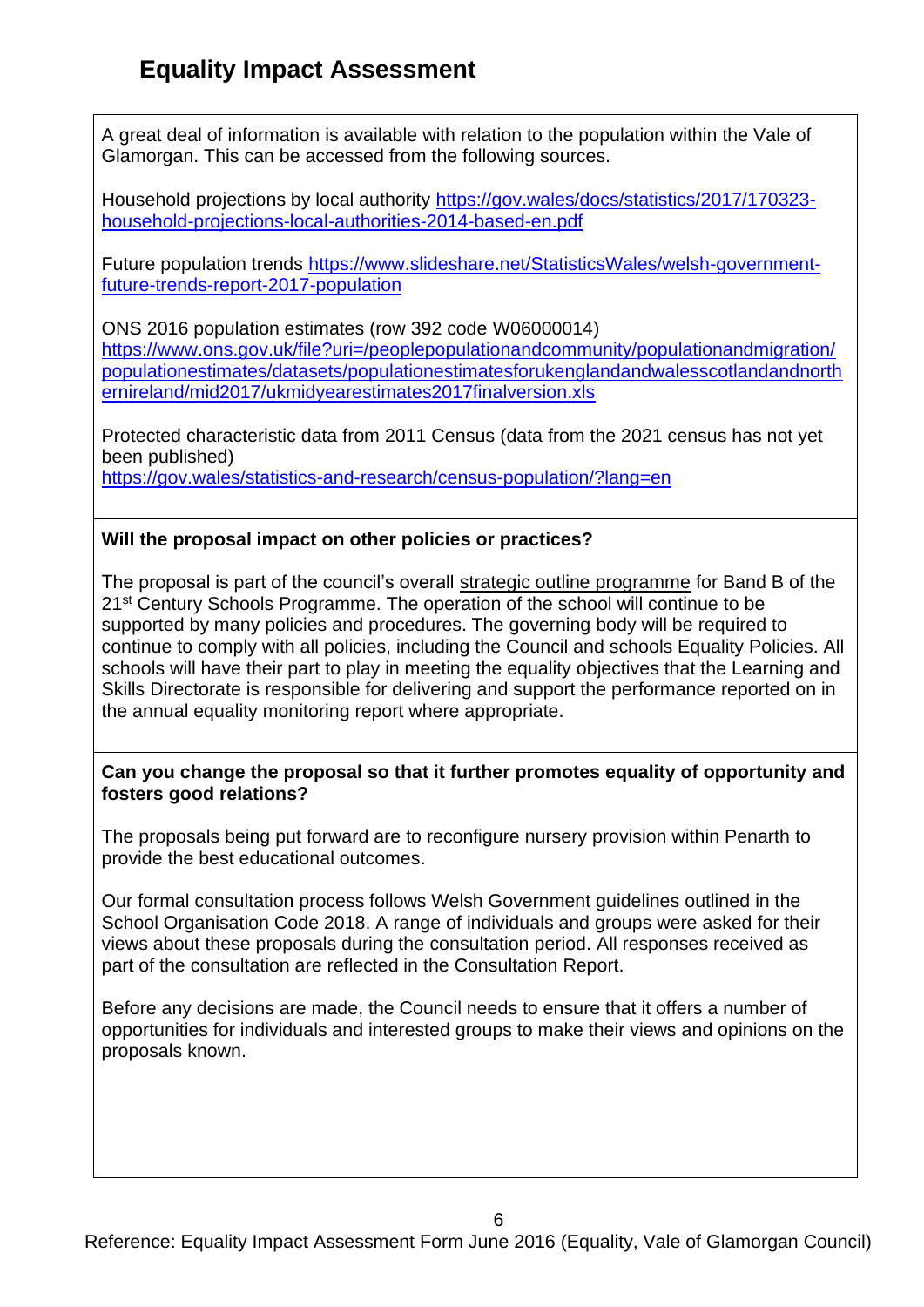| The Council consulted with the following groups:                                                                                                                |                                                                                                                             |
|-----------------------------------------------------------------------------------------------------------------------------------------------------------------|-----------------------------------------------------------------------------------------------------------------------------|
| List of groups consulted as part of the consultation process                                                                                                    |                                                                                                                             |
| Staff (teaching and non-teaching) at Bute<br>Cottage Nursery School, Evenlode Primary<br>School, Cogan Nursery School and Cogan<br><b>Primary School</b>        | Governing Body of Bute Cottage Nursery<br>School, Evenlode Primary School, Cogan<br>Nursery School and Cogan Primary School |
| Parents/Carers and Guardians of children at<br>Bute Cottage Nursery School, Evenlode<br>Primary School, Cogan Nursery School and<br><b>Cogan Primary School</b> | Diocesan Directors of Education                                                                                             |
| Penarth Town Council and Sully and<br><b>Lavernock Community Council</b>                                                                                        | Vale of Glamorgan Early Years Development<br>Partnership (EYDCP)                                                            |
| Vale of Glamorgan Children and Young<br>People's Programme Board                                                                                                | <b>Local Councillors</b>                                                                                                    |
| Members of the Senedd (MS's) / Members<br>of Parliament (MP's)                                                                                                  | Welsh Language Commissioner                                                                                                 |
| Rhieni dros Addysg Gymraeg (RHAG)                                                                                                                               | Primary schools in the Vale of Glamorgan                                                                                    |
| Estyn                                                                                                                                                           | <b>Central South Consortium Joint Education</b><br>Service                                                                  |
| <b>Welsh Government Ministers</b>                                                                                                                               | <b>Trade Unions</b>                                                                                                         |
| <b>Local Police and Crime Commissioner</b>                                                                                                                      | Directors of Education -<br>All Neighbouring Authorities                                                                    |
| <b>Council's Transportation Department</b>                                                                                                                      |                                                                                                                             |

# The Council consulted with the following groups:

#### **How will you achieve the proposed changes?**

The consultation period for the proposals started on 20 September and ended on 5 November 2021.

Within 13 weeks of the closing date, a consultation report will be published on the Council's and school's websites. Hard copies of the report will also be available from the Council on request. The report will summarise the issues raised by consultees during the consultation period and responses to these issues. The report will also contain Estyn's view of the proposals. In December 2021 Cabinet will consider the consultation report and decide whether or not to proceed with the proposals.

If the Council decides to continue with the proposals it must publish a statutory notice.

The proposal would mean nursery provision in Penarth is reconfigured. Bute Cottage Nursery School would be discontinued and amalgamated with Evenlode Primary School. Cogan Nursery School would be discontinued and amalgamated with Cogan Primary School. Both Nursery Schools would remain on their current sites but under the management of the respective primary schools and their governing bodies.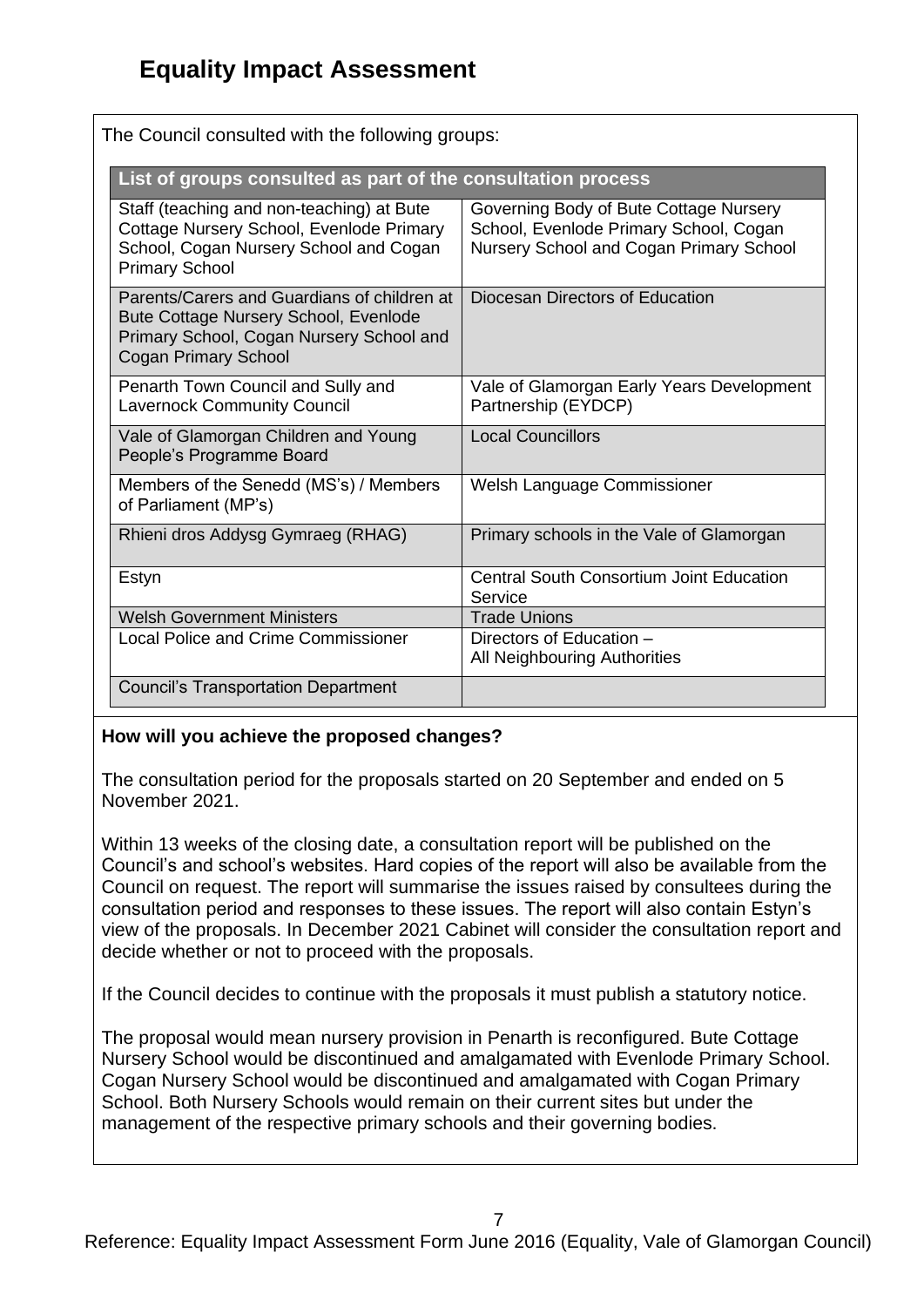## **Who will deliver the proposal?**

Subject to the approval of this proposal, the Council would manage the process and the governing body, staff, parents and pupils of the affected schools will be fully engaged in the development of the plans.

### **How will you know whether you have achieved the proposal's purpose?**

The Council would have determined the proposal and would have reconfigured nursery provision in Penarth.

Cabinet may decide to approve, reject or approve the proposals with modifications. In doing so, the Council will take into account any statutory objections that it has received.

## **5. [What evidence are you using?](file:///C:/Users/nhinton/Documents/Offline%20Records%20(EP)/General%20-%20Human%20Resources%20-%20Equal%20Opportunities%20-%20Line%20Manager/Revised%20Draft%20Guidance%20on%20Partnership%20EIA%20Form%2030%20July%202014.DOCX%23WhatEvidence5)**

### **Engagement (with internal and external stakeholders)**

The consultation processes followed Welsh Government guidelines, in compliance with the Schools Standards and Organisation (Wales) Act 2013 and School Organisation Code 2018. The Council consulted with a range of statutory consultees outlined in and required by the Code.

Formal consultations were conducted through a consultation document and response form distributed electronically to prescribed consultees and published on the Vale of Glamorgan website the on the 20 September 2021.

The bilingual consultation documents were distributed online; through social media and on the Vale of Glamorgan Council's website. Consultees were provided with an electronic copy of the documents and a link to the Vale of Glamorgan website. Hard copies were available from the Council on request.

During the consultation period, the Council received 238 responses by the closing date of 5 November 2021. Consultees were asked to indicate whether they 'support', 'do not support' or have 'no opinion' on the three individual elements of the proposal.

- Proposal 1 Amalgamating Bute Cottage Nursery School and Evenlode Primary School : Out of 238 individual responses, 48 consultees were in support of the proposal, 169 were opposed and 21 offered no opinion either way.
- Proposal 2 Amalgamating Cogan Nursery School and Cogan Primary School: Out of 238 individual responses, 47 consultees were in support of the proposal, 73 were opposed and 118 offered no opinion either way.

Consultees were asked for their opinion on a key question to each proposal:

#### **1) Do you support the proposal to amalgamate Bute Cottage Nursery School and Evenlode Primary School?**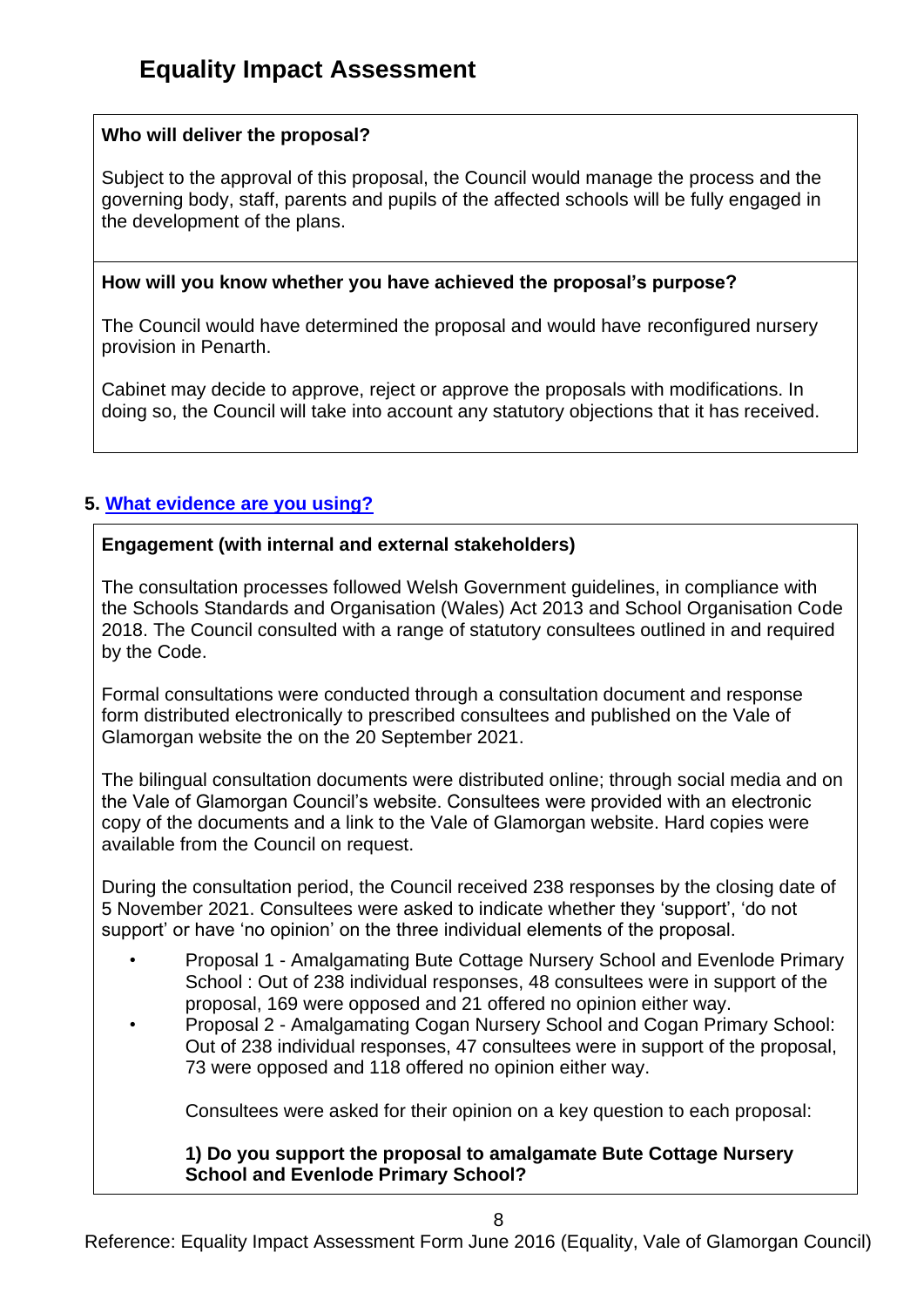## **2) Do you support the proposal to amalgamate Cogan Nursery School and Cogan Primary School?**

Consultees were able to respond to either or both questions with Yes, No or No opinion either way.

Consultees were also offered the opportunity to comment further.

As the tables below show, most responses were **not** in favour of Proposal 1.

| Breakdown of consultation responses (Proposal 1) |                      |     |                          |      |                         |    |
|--------------------------------------------------|----------------------|-----|--------------------------|------|-------------------------|----|
| <b>Total</b><br>(individual)<br>responses:       | <b>Total support</b> |     | <b>Total not support</b> |      | <b>Total no opinion</b> |    |
| No.                                              | No.                  | %   | No.                      | $\%$ | No.                     | %  |
| 238                                              | 48                   | 20% | 169                      | 71%  | 21                      | 9% |

| <b>Breakdown of consultation responses (Proposal 2)</b> |                      |     |                          |     |                         |     |
|---------------------------------------------------------|----------------------|-----|--------------------------|-----|-------------------------|-----|
| <b>Total (individual)</b><br>responses (A):             | <b>Total support</b> |     | <b>Total not support</b> |     | <b>Total no opinion</b> |     |
| No.                                                     | No.                  | %   | No.                      | %   | No.                     | %   |
| 238                                                     | 47                   | 20% | 73                       | 31% | 118                     | 50% |

Respondents were provided with the option of answering equality monitoring questions. Respondents did not have to answer as the questions were optional and a prefer not to say option was provided. Results are summarised in the table below.

| What is your gender?                                                          |                                                                           |               |                |                    |     |            |    |
|-------------------------------------------------------------------------------|---------------------------------------------------------------------------|---------------|----------------|--------------------|-----|------------|----|
| Male                                                                          | 42                                                                        | Female        | 171            | Non-binary         | N/A | Prefer not | 15 |
|                                                                               |                                                                           |               |                |                    |     | to say     |    |
| How old are you?*                                                             |                                                                           |               |                |                    |     |            |    |
| 25-34                                                                         | 41                                                                        | 35-44         | 100            | 45-54              | 50  | 55-74      | 30 |
| Are your day-to-day activities limited because of a physical or mental health |                                                                           |               |                |                    |     |            |    |
| condition, illness or disability?                                             |                                                                           |               |                |                    |     |            |    |
| Yes - limited                                                                 | 2                                                                         | $Yes -$       | $\overline{4}$ | <b>No</b>          | 203 | Prefer not | 16 |
| a lot                                                                         |                                                                           | limited a bit |                |                    |     | to say     |    |
| How would you describe your ethnic group?*                                    |                                                                           |               |                |                    |     |            |    |
| White                                                                         | 194                                                                       | <b>Mixed</b>  | 5              | Asian              | 6   | Prefer not | 18 |
|                                                                               |                                                                           |               |                |                    |     | to say     |    |
|                                                                               | Which of the following options best describes how you think of yourself?* |               |                |                    |     |            |    |
| Heterosexual                                                                  | 195                                                                       | Gay or        | 0              | <b>Bisexual or</b> | 4   | Prefer not | 20 |
| / straight                                                                    |                                                                           | lesbian       |                | pansexual          |     | to say     |    |
| What is your legal marital status?*                                           |                                                                           |               |                |                    |     |            |    |

Reference: Equality Impact Assessment Form June 2016 (Equality, Vale of Glamorgan Council)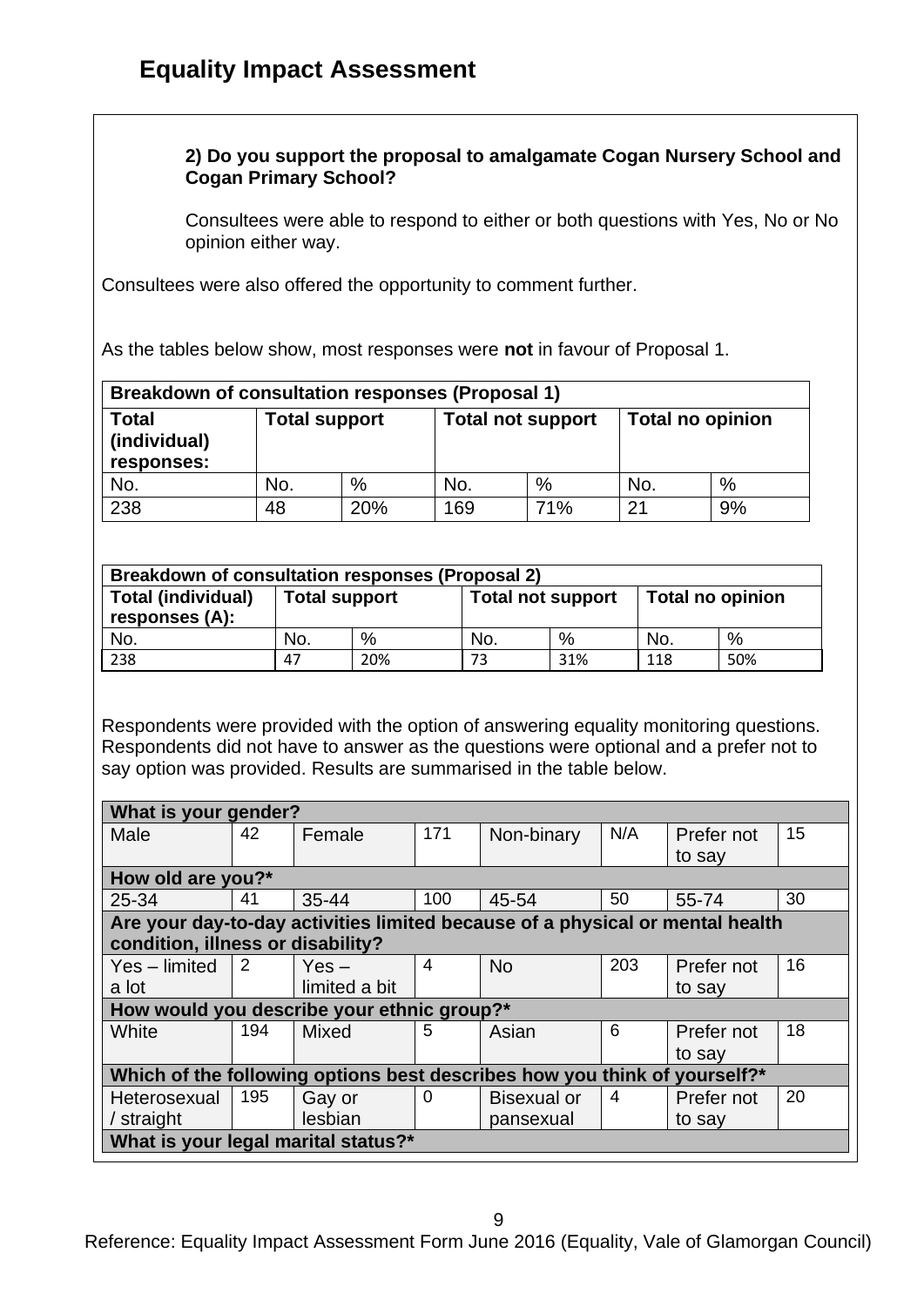| Single                                                                                                                                                                                                                  | 27 | Married                                                       | 161 | Divorced or                                                                                                                                                                                                                                                                                                                                                  | 12 <sup>2</sup> | Prefer not | 20 |
|-------------------------------------------------------------------------------------------------------------------------------------------------------------------------------------------------------------------------|----|---------------------------------------------------------------|-----|--------------------------------------------------------------------------------------------------------------------------------------------------------------------------------------------------------------------------------------------------------------------------------------------------------------------------------------------------------------|-----------------|------------|----|
|                                                                                                                                                                                                                         |    |                                                               |     | widowed                                                                                                                                                                                                                                                                                                                                                      |                 | to say     |    |
|                                                                                                                                                                                                                         |    |                                                               |     | Are you currently pregnant or have you been pregnant within the last year?                                                                                                                                                                                                                                                                                   |                 |            |    |
| Yes                                                                                                                                                                                                                     | 19 | <b>No</b>                                                     | 179 |                                                                                                                                                                                                                                                                                                                                                              |                 | Prefer not | 23 |
|                                                                                                                                                                                                                         |    |                                                               |     |                                                                                                                                                                                                                                                                                                                                                              |                 | to say     |    |
| *table just displays options with responses, further options were available to select.                                                                                                                                  |    |                                                               |     |                                                                                                                                                                                                                                                                                                                                                              |                 |            |    |
|                                                                                                                                                                                                                         |    |                                                               |     | Consultation was undertaken at a formative stage and allowed for intelligent consideration<br>and response. The timescales for consultation comply with the School Organisation Code<br>and allowed 7 weeks for consultees to consider and prepare a response.                                                                                               |                 |            |    |
|                                                                                                                                                                                                                         |    |                                                               |     | A number of themes received in as part of the process will be addressed and contained<br>within a consultation report to be reported to Cabinet on the proposal. The Council has a<br>statutory duty to publish a consultation report on the proposal.                                                                                                       |                 |            |    |
| response report.                                                                                                                                                                                                        |    |                                                               |     | The consultation processes gave a range of consultees and local people the opportunity<br>to learn about the proposal and for the Council to hear the views of all those with an<br>interest so that they can be taken into account before any decisions are made. The<br>number of respondents and characteristics thereof are detailed in the consultation |                 |            |    |
|                                                                                                                                                                                                                         |    | <b>Consultation (with internal and external stakeholders)</b> |     |                                                                                                                                                                                                                                                                                                                                                              |                 |            |    |
|                                                                                                                                                                                                                         |    |                                                               |     |                                                                                                                                                                                                                                                                                                                                                              |                 |            |    |
|                                                                                                                                                                                                                         |    | Please see response above (engagement)                        |     |                                                                                                                                                                                                                                                                                                                                                              |                 |            |    |
| <b>National data and research</b>                                                                                                                                                                                       |    |                                                               |     |                                                                                                                                                                                                                                                                                                                                                              |                 |            |    |
|                                                                                                                                                                                                                         |    |                                                               |     | A great deal of information is available with relation to the population within the Vale of<br>Glamorgan. This can be accessed from the following sources.                                                                                                                                                                                                   |                 |            |    |
|                                                                                                                                                                                                                         |    |                                                               |     | Household projections by local authority https://gov.wales/docs/statistics/2017/170323-<br>household-projections-local-authorities-2014-based-en.pdf                                                                                                                                                                                                         |                 |            |    |
| Future population trends https://www.slideshare.net/StatisticsWales/welsh-government-<br>future-trends-report-2017-population                                                                                           |    |                                                               |     |                                                                                                                                                                                                                                                                                                                                                              |                 |            |    |
|                                                                                                                                                                                                                         |    |                                                               |     | ONS 2016 population estimates (row 392 code W06000014)                                                                                                                                                                                                                                                                                                       |                 |            |    |
|                                                                                                                                                                                                                         |    |                                                               |     | https://www.ons.gov.uk/file?uri=/peoplepopulationandcommunity/populationandmigration/                                                                                                                                                                                                                                                                        |                 |            |    |
|                                                                                                                                                                                                                         |    |                                                               |     | populationestimates/datasets/populationestimatesforukenglandandwalesscotlandandnorth                                                                                                                                                                                                                                                                         |                 |            |    |
|                                                                                                                                                                                                                         |    |                                                               |     | ernireland/mid2017/ukmidyearestimates2017finalversion.xls                                                                                                                                                                                                                                                                                                    |                 |            |    |
| Protected characteristic data from 2011 Census (data from the 2021 census has not yet                                                                                                                                   |    |                                                               |     |                                                                                                                                                                                                                                                                                                                                                              |                 |            |    |
| been published)<br>https://gov.wales/statistics-and-research/census-population/?lang=en                                                                                                                                 |    |                                                               |     |                                                                                                                                                                                                                                                                                                                                                              |                 |            |    |
| Changes to school provision, in the form of statutory school organisation proposals, are<br>often necessary as part of local authority plans within the 21st Century Schools and<br><b>Education Capital Programme.</b> |    |                                                               |     |                                                                                                                                                                                                                                                                                                                                                              |                 |            |    |
|                                                                                                                                                                                                                         |    |                                                               |     | 10                                                                                                                                                                                                                                                                                                                                                           |                 |            |    |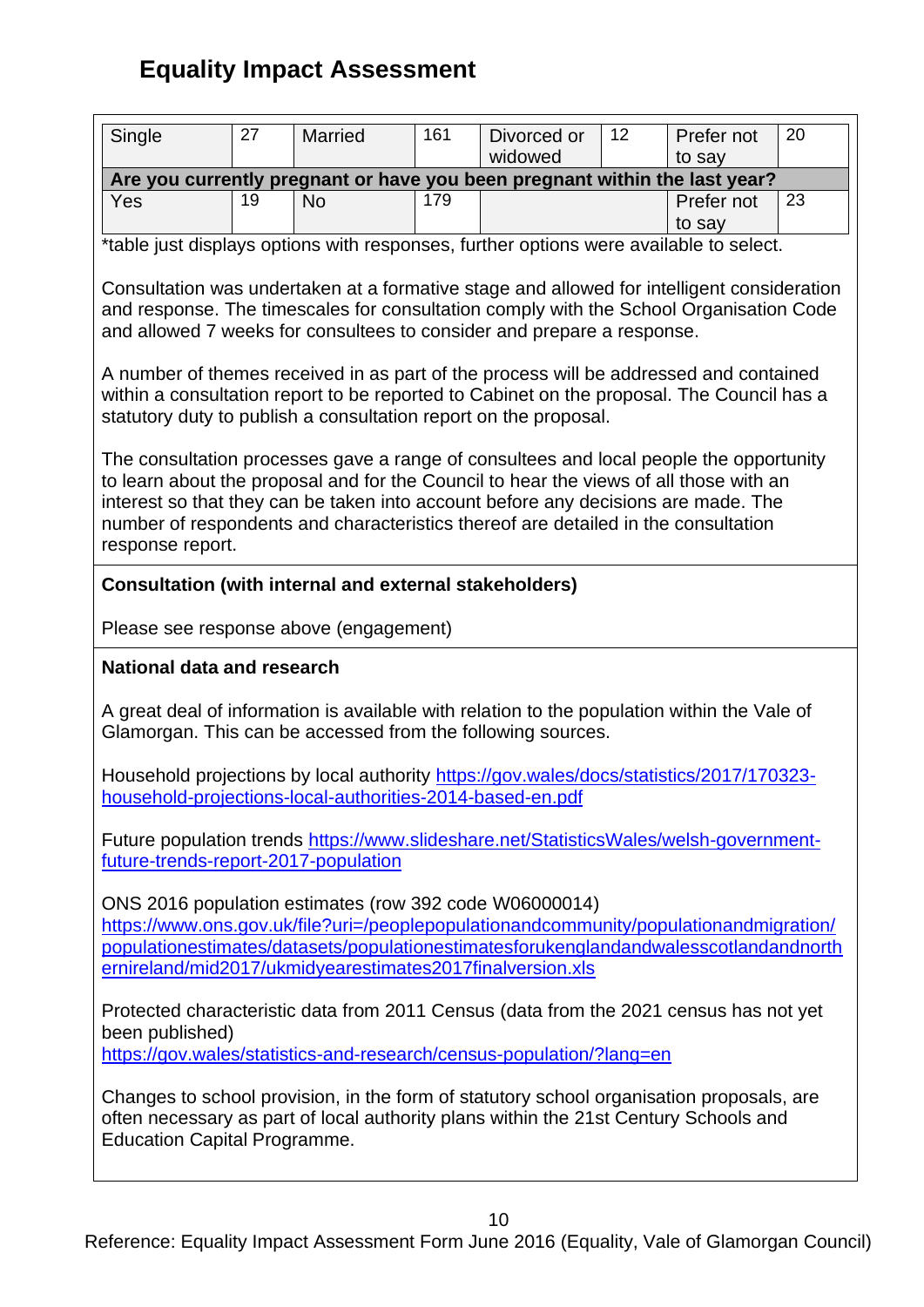The School Standards and Organisation (Wales) Act 2013 requires that the Welsh Ministers issue a School Organisation Code. The School Organisation Code 2018 sets out requirements for consultation upon and publication of, statutory proposals for change and local authorities are required to follow the Code. The Code sets out requirements and provides guidance in respect of school reorganisation proposals brought forward to reconfigure school provision and for those responsible for determining proposals. The consultation process follows Welsh Government guidelines outlined in the School Organisation Code.

### **Local data and research**

The Council is using current demographic, school and pupil data to inform the proposal. A strategic review of data was used to inform the process.

The four educational settings affected by the proposals are within the area of Penarth. Penarth is a wealthy seaside town and retains extensive Victorian and Edwardian architecture in many traditional parts of the town.

Bute Cottage Nursery School was established in 1974 to provide for 40 full-time places. The school is situated near the centre of the town of Penarth and provides nursery provision for the Evenlode Primary School catchment area.

Evenlode Primary School was established in 1969 as the first open-plan Primary School in South East Wales.

Cogan Nursery School was established in the 1970s to provide for nursery education in the Penarth area.

Cogan Primary School was established in 1884 and is situated in Cogan.

A community impact assessment was undertaken in preparation for the consultation. This assessment included information about local population and material deprivation levels. All comments received relating to the community impact assessment have been included within the consultation response report.

The community impact assessment is available here: **[www.valeofglamorgan.gov.uk/nurseryprovisionpenarth](http://www.valeofglamorgan.gov.uk/nurseryprovisionpenarth)**

# **6. [How robust is the evidence?](file:///C:/Users/nhinton/Documents/Offline%20Records%20(EP)/General%20-%20Human%20Resources%20-%20Equal%20Opportunities%20-%20Line%20Manager/Revised%20Draft%20Guidance%20on%20Partnership%20EIA%20Form%2030%20July%202014.DOCX%23RobustEvidence6)**

#### **Does it show what the impact will be (positive and negative)?**

This proposal pays due regard to the need to eliminate discrimination, advance equality, and foster good relations as an integral part of the decision making process. The impact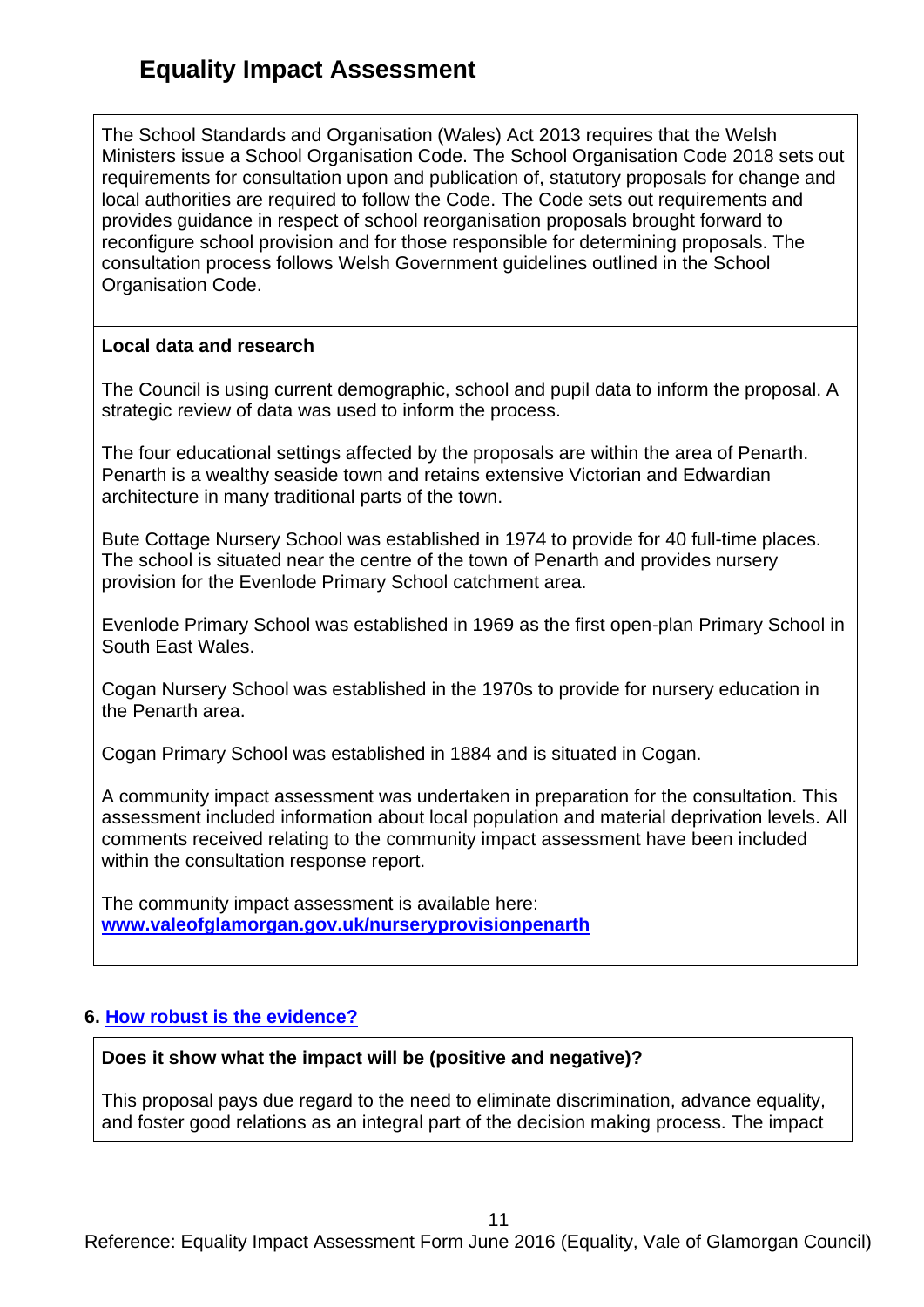of the proposal will be positive in terms of managing the demand for nursery provision in Penarth.

## **What are the gaps?**

There is limited information held within the Directorate of the protected characteristics of the staff and governing body / management committee of the affected schools, however the proposal is designed to have a positive or neutral impact on those with protected characteristics accessing the new building. As the staff and governing body are small in number, this data may also serve to identify individuals and personal information held about them. However as part of the consultation several opportunities via a variety of confidential methods were given to staff and governing body to express concerns with relation to their personal circumstances as well as any wider concerns. No issues were raised during the consultation or subsequently that were considered to have an adverse impact on the protected characteristics of staff or governing body. As a result this is not included in this assessment.

The council would ensure that the governing bodies of the affected schools were supported to ensure that all staff and governors would not be adversely impacted as a result of their protected characteristic as a result of this proposal.

## **What will you do about this?**

Consideration of the protected characteristics of the pupils, staff and governing body would be reflected in the development of the governance structure.

Information is provided to the school by the parents and professionals on the child's enrolment at the school. This allows the school to ensure that the school can meet their needs.

## **What monitoring data will you collect?**

The Pupil Level Annual School Census (PLASC) data is collected on an annual basis, protected characteristics are captured through this process.

# **How often will you analyse and report on this?**

The pupils Level Annual School Census (PLASC) is completed annually. The Council and schools use the data to develop and monitor policy and performance in the Vale of Glamorgan. The effectiveness of this proposal will be monitored via the school's governing body, the Council, the Central South Consortium and Estyn.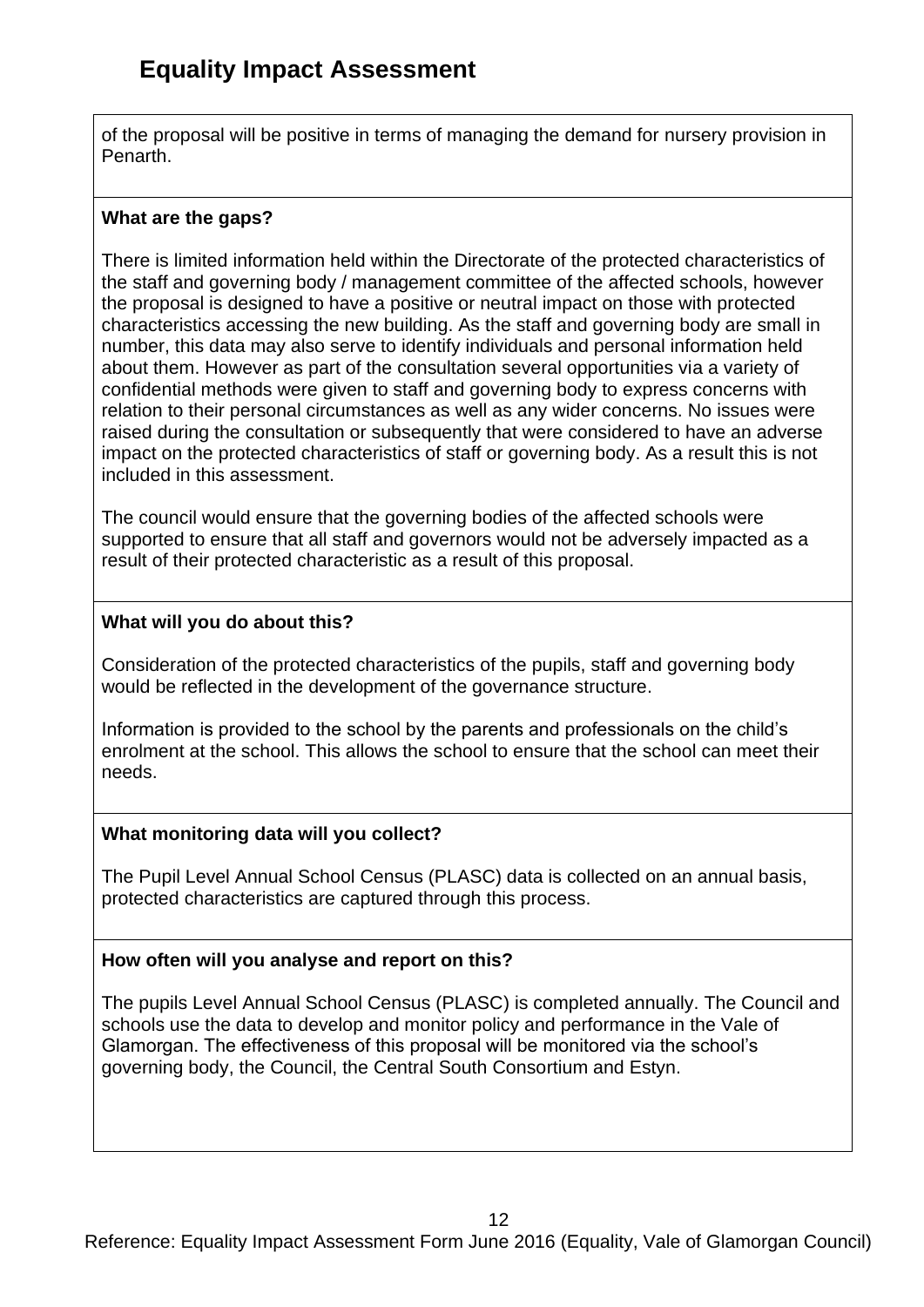## **Where will you publish monitoring data and reports?**

School Census School is published by Welsh Government on the STATS Wales website for each local authority area.

There would be continued monitoring of school standards across all year groups by the governing body, the Local Authority and the Central South Consortium and via Estyn.

Standards in schools are monitored on an annual basis by the Consortium and reported back to the Local Authority. Standards for children who have been identified with additional learning needs, along with those children identified as school action and school action plus will also be part of the Annual National Categorisation School Report carried out by the Central South Consortium in partnership with the school.

# **7. [Impact](file:///C:/Users/nhinton/Documents/Offline%20Records%20(EP)/General%20-%20Human%20Resources%20-%20Equal%20Opportunities%20-%20Line%20Manager/Revised%20Draft%20Guidance%20on%20Partnership%20EIA%20Form%2030%20July%202014.DOCX%23Impact7)**

### **Is there an impact?**

There has been no perceived negative impact on the protected characteristics identified.

The impacts are outlined below in the relevant section.

## **If there is no impact, what is the justification for thinking this? Provide evidence.**

Evidence is assessed through the consultation process and through school and pupil data.

## **If there is likely to be an impact, what is it?**

#### **Age**

According to the Pupil Level Annual School Census (PLASC) carried out in January 2021 there were 84 part-time pupils on roll at Bute Cottage Nursery School, 62 part-time pupils on roll at Cogan Nursery School, 414 pupils on roll at Evenlode Primary School, and 206 pupils on roll at Cogan Primary School.

It is proposed that Evenlode Primary School and Bute Cottage Nursery School are amalgamated, resulting in 96 part time nursery places being provided at Evenlode Primary School (on the existing Bute Cottage Nursery School site). It is also proposed that Cogan Primary School and Cogan Nursery School are amalgamated, resulting in 96 part time nursery places being provided at Cogan Primary School (on the existing Cogan Nursery School site). This would develop continuity and progression in children's learning from the age of three. This would ensure there is a consistent approach to planning and delivery of the foundation phase (nursery to year two) and minimise the potential for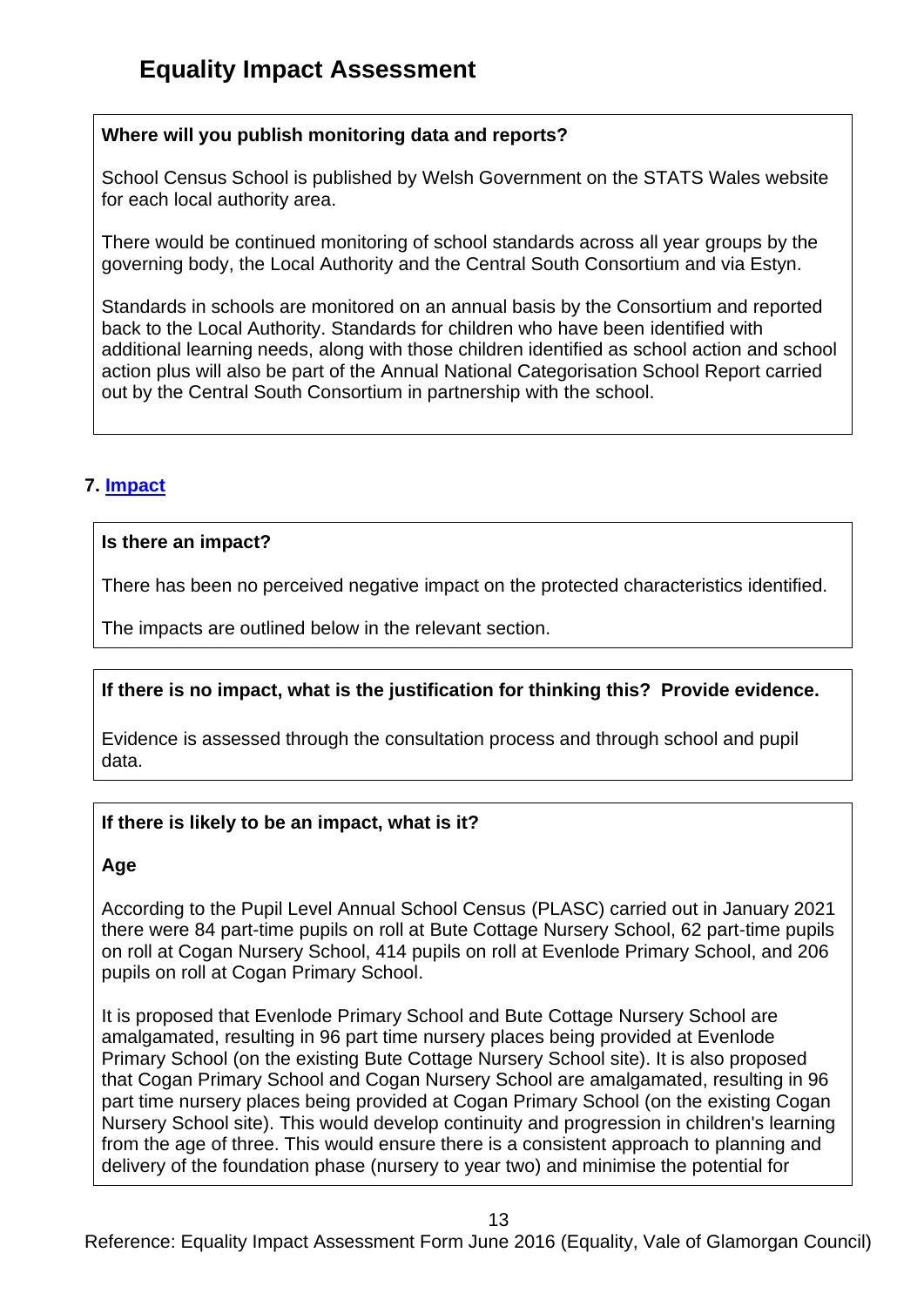disruption during transition from nursery to primary school.

If approved, these proposals would ensure the schools are able to continue providing high quality education. Amalgamation would enable the strengths present in the existing separate nursery and primary schools to be combined to deliver high quality provision operating across separate sites. This would allow a shared vision and leadership fully embedding a consistent and coherent curriculum across the primary phase.

None of the respondents indicated that these proposals would have an adverse impact on their status in this regard.

For the reasons stated above, including shared policies and vision for early years education, the proposals would provide a **positive** impact for children.

However, it is noted that section 149, so far as relating to age, does not apply to the exercise of a function relating to the provision of education to pupils in schools (see paragraph 1 of Schedule 18 to the 2010 Act).

## **Disability**

The data held on pupils is characterised by Special Educational Needs (SEN) not disability.

The following table provides information about the needs of pupils from January 2021 PLASC.

**Outline of ALN needs for pupils at the schools and nurseries and comparison against regional (primary) and national level** 

| <b>Type</b>                  | 1991<br><b>Evenlode</b><br>Primary<br><b>School</b> | <b>Bute</b><br>Cottage<br><b>Nursery</b> | Cogan<br>Primary<br><b>School</b> | Cogan<br><b>Nursery</b> | Vale of<br>Glamorgan<br>(primary) | <b>Wales</b><br>$(al*)$ |
|------------------------------|-----------------------------------------------------|------------------------------------------|-----------------------------------|-------------------------|-----------------------------------|-------------------------|
| School Action                | $0\%$                                               | $0\%$                                    | 12%                               | 3%                      | 6%                                | 12%                     |
| <b>School Action</b><br>Plus | 3%                                                  | 1%                                       | 8%                                | 6%                      | 5%                                | 7.4%                    |
| Statemented                  | 0%                                                  | 0%                                       | $1\%$                             | 2%                      | $1\%$                             | 2.8%                    |

As the table above shows, Cogan Primary School has above the average of School Action and School Action Plus pupils on roll, Cogan Nursery School has above the Vale average of School Action Plus pupils on roll, and Bute Cottage Nursery School and Evenlode Primary School have below the average across all measures.

Bute Cottage Nursery School, Evenlode Primary School and Cogan Nursery School do not have an attached specialist resource base (SRB); specialist support is provided for children who have identified needs in an inclusive setting within the school.

Cogan Primary School provides additional support to pupils with hearing difficulties via a Hearing Resource Base. The team is made up of a specialist teacher and support staff who help children with moderate to profound deafness. The children have specialist support and are fully integrated into the daily routines of the school. As noted in their most recent Estyn inspection, *'Pupils from the resource base flourish alongside other pupils.* 

14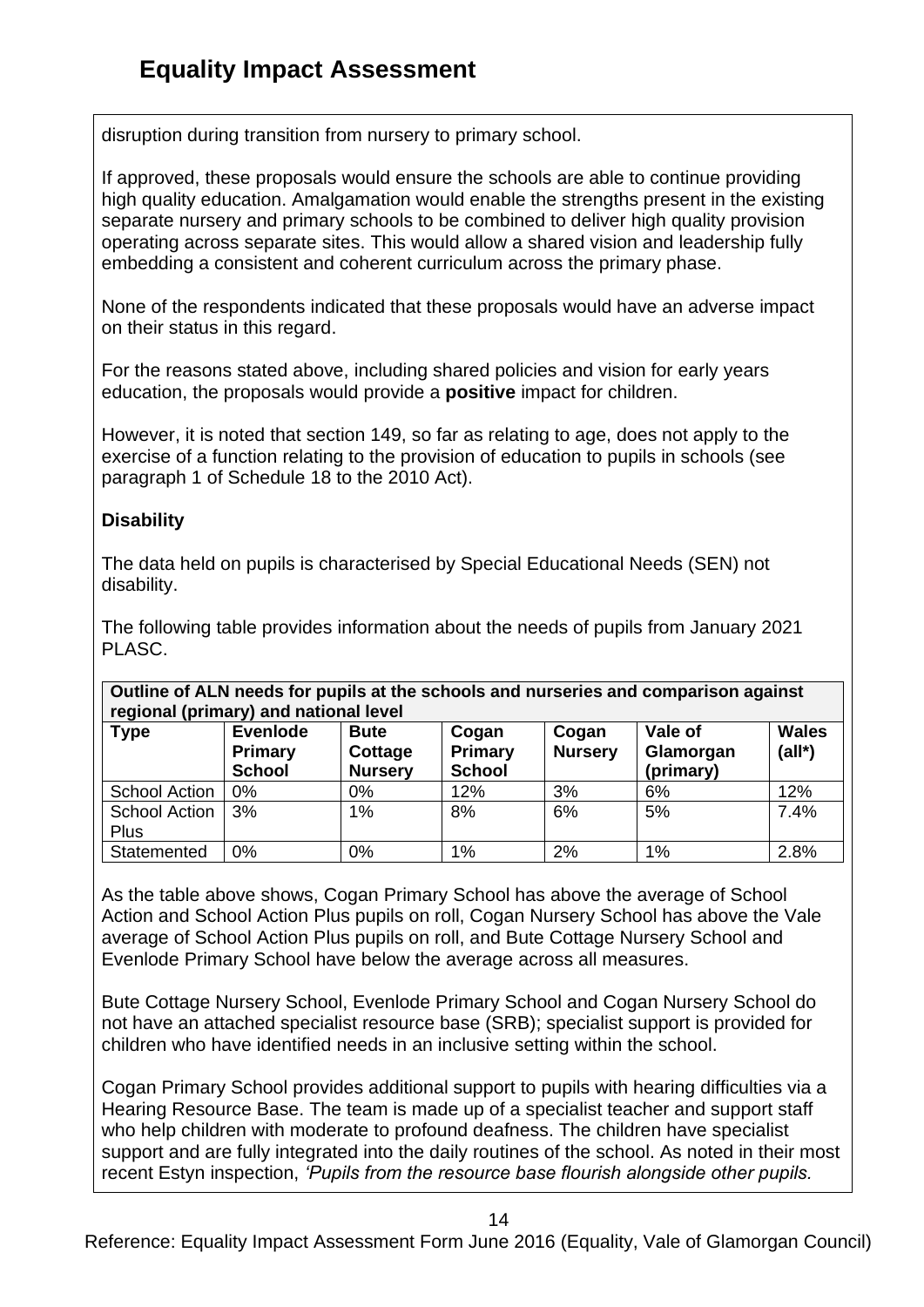*They make good and often excellent progress from their individual starting points. Specialist staff work highly effectively with their mainstream colleagues and with a range of specialist services to ensure exceptional provision for these pupils.'* 

The educational settings provide a targeted and bespoke curriculum which is responsive to the individual child's abilities and ensures that all children who require additional support are integrated across all areas of the curriculum.

Current ALN provision would not be changed as a result of these proposals. However, needs could be identified at an earlier age and pupil needs monitored within a single data setting to ensure continuity.

None of the respondents indicated that these proposals would have an adverse impact on their status in this regard.

The proposals will therefore provide a **positive** impact for pupils, staff, governors and the wider community visiting the school who have been identified within this protected group as they will continue to have access to specialist provision, and this would not be negatively impacted upon by either of these proposals.

## **Gender reassignment, including gender identity**

There are no plans to change any policies relating to gender reassignment or identity based on these proposals.

None of the respondents indicated that this proposal would have an adverse impact on their gender identity.

Based on current evidence these proposals would have a **neutral** impact on this protected group.

# **Marriage and civil partnership (discrimination only)**

None of the respondents indicated that this proposal would have an adverse impact on their status in this regard.

This information is not held at a directorate level for staff and governors however the proposal is designed to have a positive or neutral impact on those with protected characteristics accessing the new building. Pupils at the School are below the legal marriage age. Staff would continue to receive protection under the Equalities Act 2010 which would be referred to by the Governing Body and Council in order to support the staff at the school.

None of the respondents indicated that these proposals would have an adverse impact on their status in this regard.

Based on the policies in place that would not change as a result of either proposals, these proposals would have a **neutral** impact on this protected group.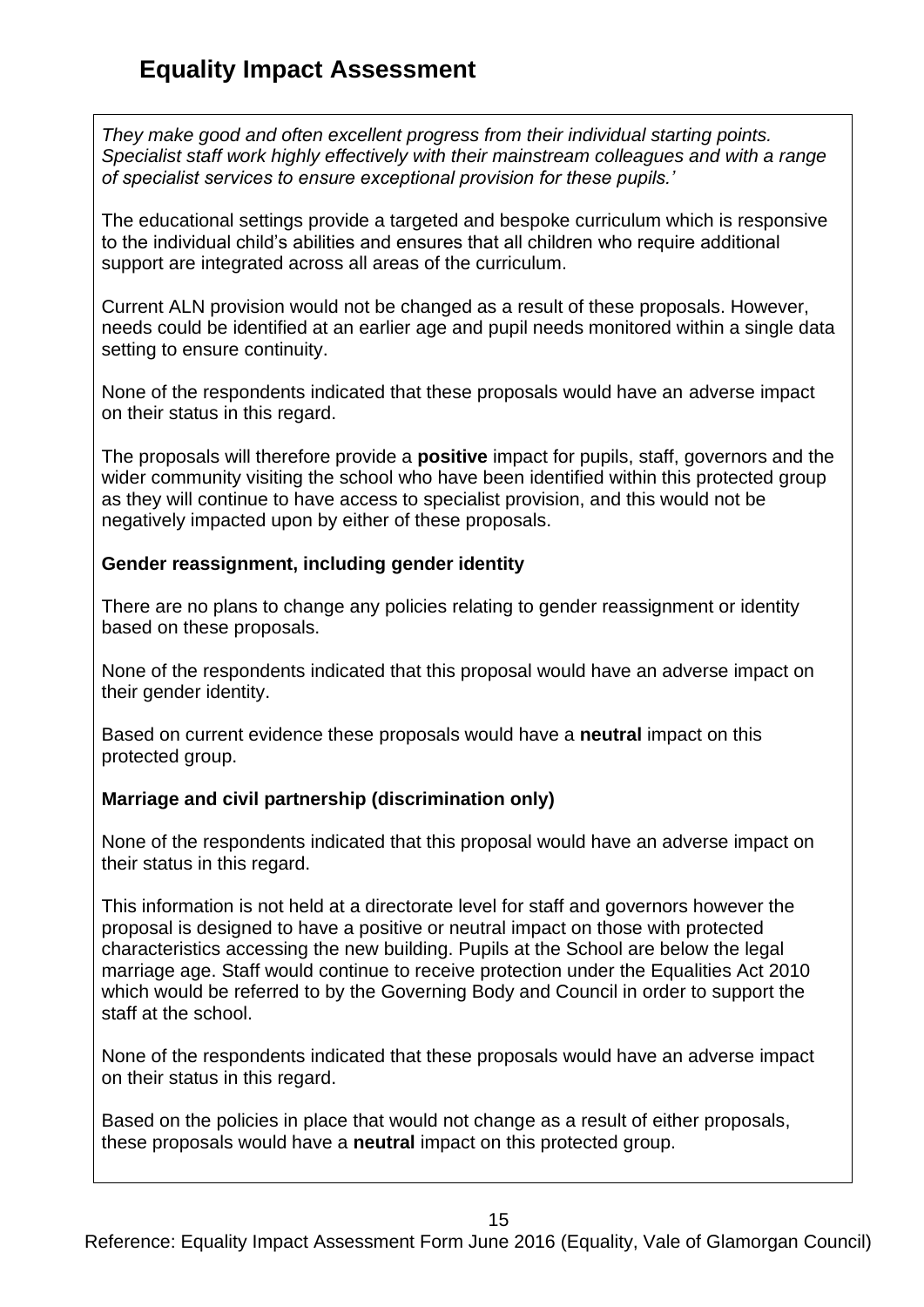## **Pregnancy and Maternity**

It is considered that there will not be a negative impact on pupils in this protected group as there is a minimal likelihood of pupils falling within this protected group due to the age range of the school. The provision of education for any pupil who were within this protected group would remain unaltered by the proposal.

Staff who are currently on maternity leave or are pregnant at the point of the proposed move would be protected under the Equalities Act 2010.

None of the respondents indicated that this proposal would have an adverse impact on their status in this regard however reference to the impact, both positive and negative, on future children was made in a small number of responses.

Based on the policies in place that would not change as a result of these proposals, these proposals would have a **neutral** impact on people in this protected group.

#### **Race**

The predominant ethnicity at the educational settings is currently White – Welsh/English/Scottish/Northern Irish British (see table). The percentage is lower in all the settings, apart from Bute Cottage Nursery, than the average (90% White British) across the wider Vale school population.

| <b>Schools</b>                              | <b>Total</b><br>pupils | <b>Total pupils identifying as White</b><br>(Welsh/English/Scottish/Northern<br><b>Irish British)</b> | <b>Total pupils</b><br>identifying as<br><b>Ethnic Minority</b> |    |       |
|---------------------------------------------|------------------------|-------------------------------------------------------------------------------------------------------|-----------------------------------------------------------------|----|-------|
| <b>Bute</b><br>Cottage<br>Nursery<br>School | 82                     | 74                                                                                                    | 90.2%                                                           | 8  | 9.7%  |
| Evenlode<br>Primary<br>School               | 421                    | 361                                                                                                   | 85.7%                                                           | 60 | 14.2% |
| Cogan<br>Nursery<br>School                  | 63                     | 45                                                                                                    | 71.4%                                                           | 18 | 28.5% |
| Cogan<br>Primary<br>School                  | 209                    | 168                                                                                                   | 80.3%                                                           | 41 | 19.6% |

It is unlikely that the proposals would change the ethnic profile of the schools as there are no changes to the catchment areas.

All staff, pupils and governors would continue to receive protection under the Equalities Act 2010 which would be referred to by the Governing Body and Council in order to support the staff at the school.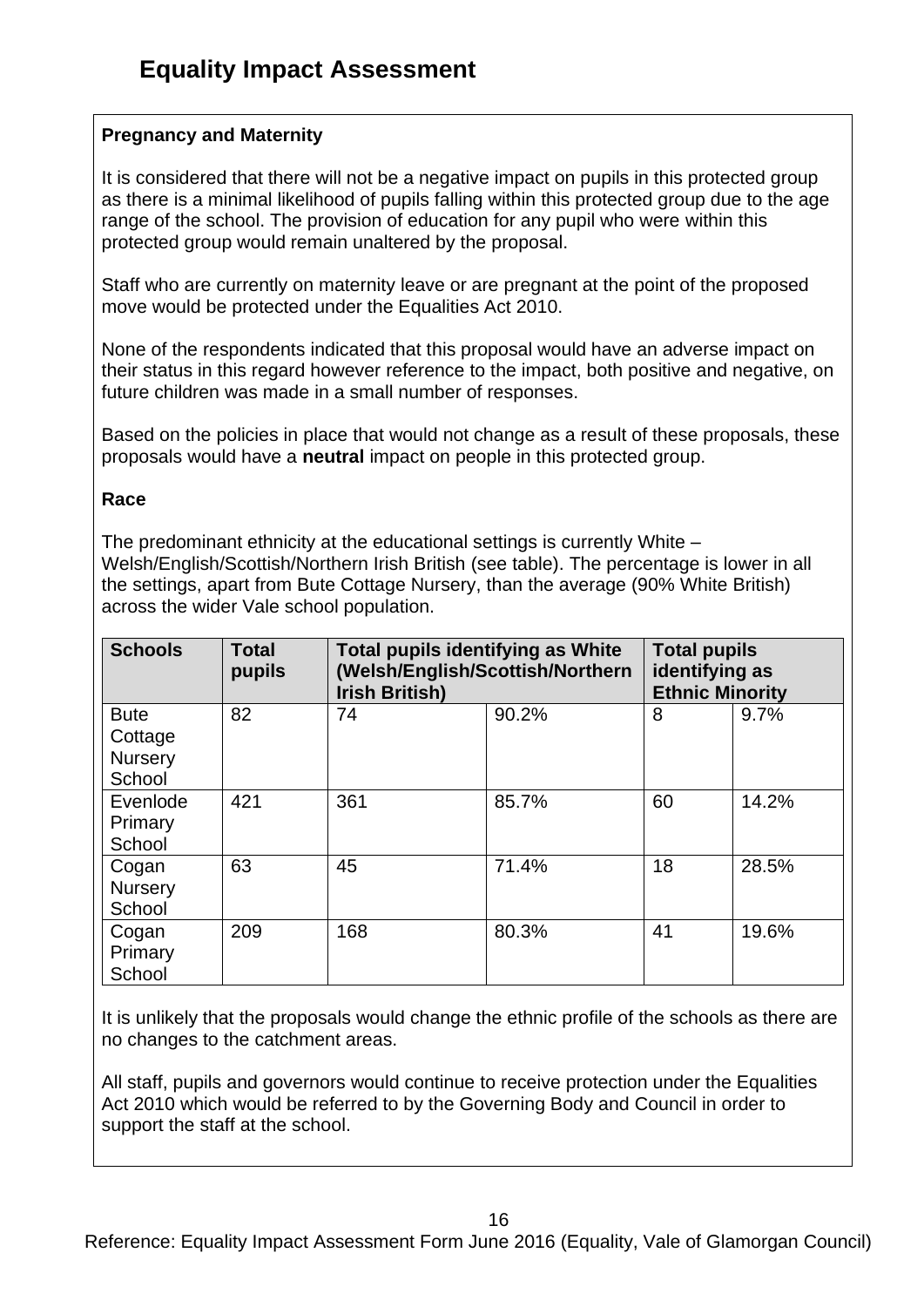None of the respondents indicated that these proposals would have an adverse impact on their status in this regard.

Based on the policies in place that would not change as a result of the proposals and the very small number of pupils in this category, these proposals would have a **neutral** impact on people in this protected group.

## **Religion and belief**

Staff would continue to receive protection under the Equalities Act 2010 which would be referred to by the Governing Body and Council in order to support the staff at the school.

Respect for all religious and non-religious beliefs would not change due to this proposal. This school is a community school and the aspect of the curriculum relating to religion and belief would not change as a result of this proposal.

None of the respondents indicated that this proposal would have an adverse impact on their status in this regard.

Based on the policies in place that would not change as a result of the proposals, these proposals would have a **neutral** impact on people in this protected group.

### **Sex**

The latest data containing pupil gender information is from My Local School, 2021 (see table below).

| <b>Schools</b>                                     | <b>Total</b><br>pupils | <b>Total female pupils</b> |       | <b>Total male pupils</b> |       |
|----------------------------------------------------|------------------------|----------------------------|-------|--------------------------|-------|
| <b>Bute</b><br>Cottage<br><b>Nursery</b><br>School | 82                     | 47                         | 57.3% | 35                       | 42.6% |
| Evenlode<br>Primary<br>School                      | 421                    | 205                        | 48.6% | 216                      | 51.3% |
| Cogan<br><b>Nursery</b><br>School                  | 63                     | 29                         | 46%   | 34                       | 54%   |
| Cogan<br>Primary<br>School                         | 209                    | 111                        | 53.1% | 98                       | 46.8% |

Children of both sexes would be treated and taught equally in the schools. There would be no different methods of teaching or curricula for either sex. The school would aim to reduce - as far as possible - segregating pupils and students by gender. Pupils would continue to be supported to enable equal access to PE and where lessons are segregated by sex/gender they would be enabled to participate in the activity which corresponds to their gender identity if this is what they request. The aspect of the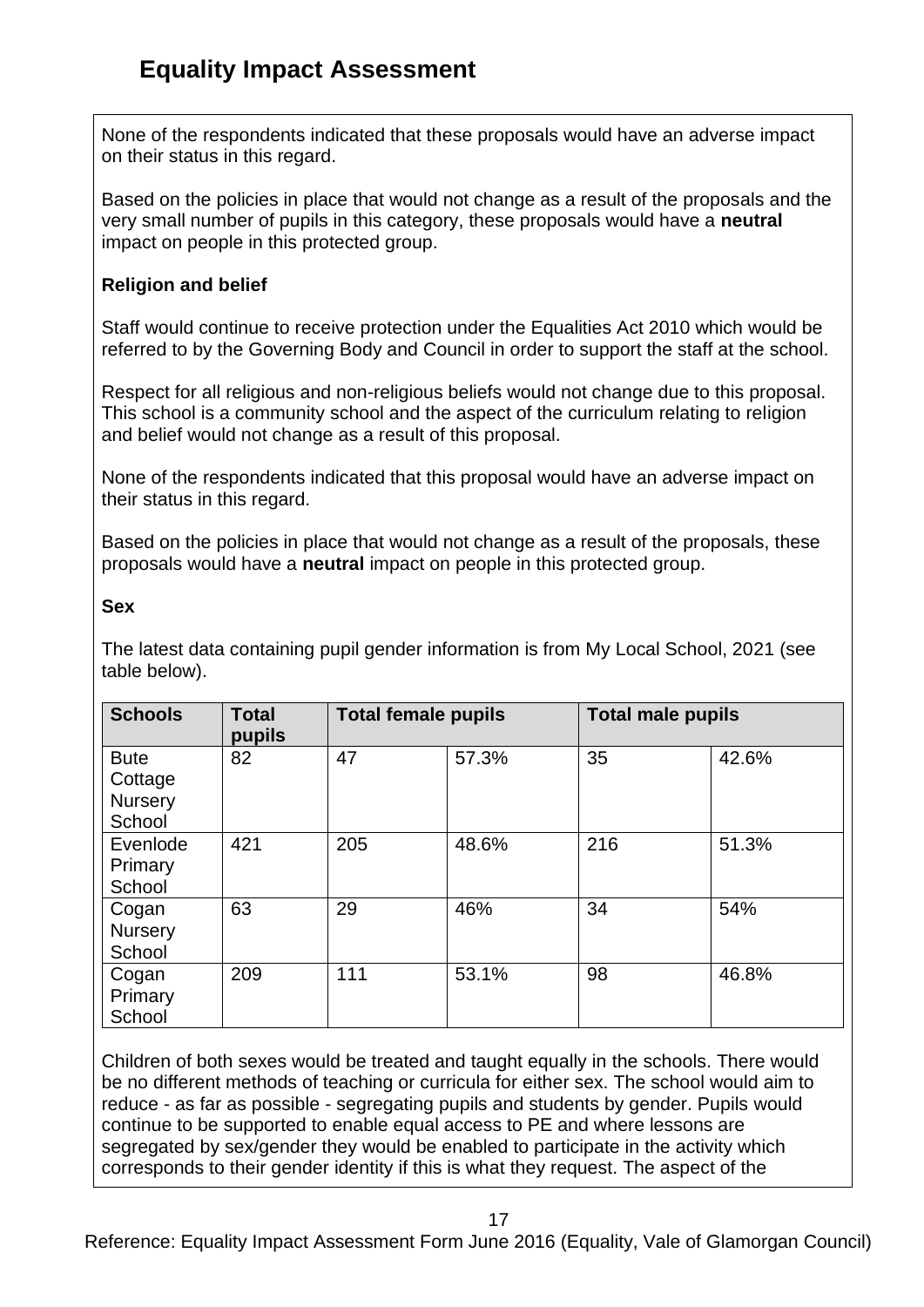curriculum management relating to any identified gender-based attainment gap would not change as a result of this proposal.

Staff would continue to receive protection under the Equalities Act 2010 which would be referred to by the Governing Body and Council in order to support the staff at the schools. This proposal would lead to an increase in employment opportunities at the schools as additional training would be required to meet the specialist needs of pupils. This may lead to more employment opportunities for people of either sex.

None of the respondents indicated that these proposals would have an adverse impact on their status in this regard.

Based on the policies in place that would not change as a result of the proposals, these proposals would have a **neutral** impact on people in this protected group.

## **Sexual orientation**

Inclusivity and respect of others is an intrinsic element of the national curriculum. The principles of school inspection as described in the 'Framework for School Inspection', September 2015 states that the inspection will focus on the needs of pupils and parents by evaluating the extent to which schools provide an inclusive environment which meets the needs of all pupils irrespective of age, disability, gender reassignment, race, religion or belief, sex or sexual orientation. The Estyn School Inspection Handbook also details how inspection will evaluate how well individual pupils benefit from the school and states it may be relevant to pay particular attention to those with protected characteristics, therefore including transgender pupils. Under spiritual, moral, social and cultural development Estyn will look for evidence where pupils develop awareness and respect for diversity in relation to, for example gender, race, religion and belief, sexual orientation and disability.

Inspectors will also consider types, rates and patterns of bullying and the effectiveness of the school's actions to prevent and tackle all forms of bullying and harassment – this includes cyber bullying and prejudice-based bullying related to special education need, sexual orientation, sex, race, religion and belief, gender reassignment or disability.

Staff would continue to receive protection under the Equalities Act 2010 which would be referred to by the Governing Body and Council in order to support the staff at the school.

None of the respondents indicated that these proposals would have an adverse impact on their status in this regard.

Based on the policies in place that would not change as a result of the proposals, these proposals would have a **neutral** impact on people in this protected group.

# **Welsh language**

The Council's School Investment Programme reflects the Council's commitments in the Welsh in Education Strategic Plan (WESP), which aims to ensure that demand for Welsh medium education can be met in the long-term. It is in line with Welsh Government's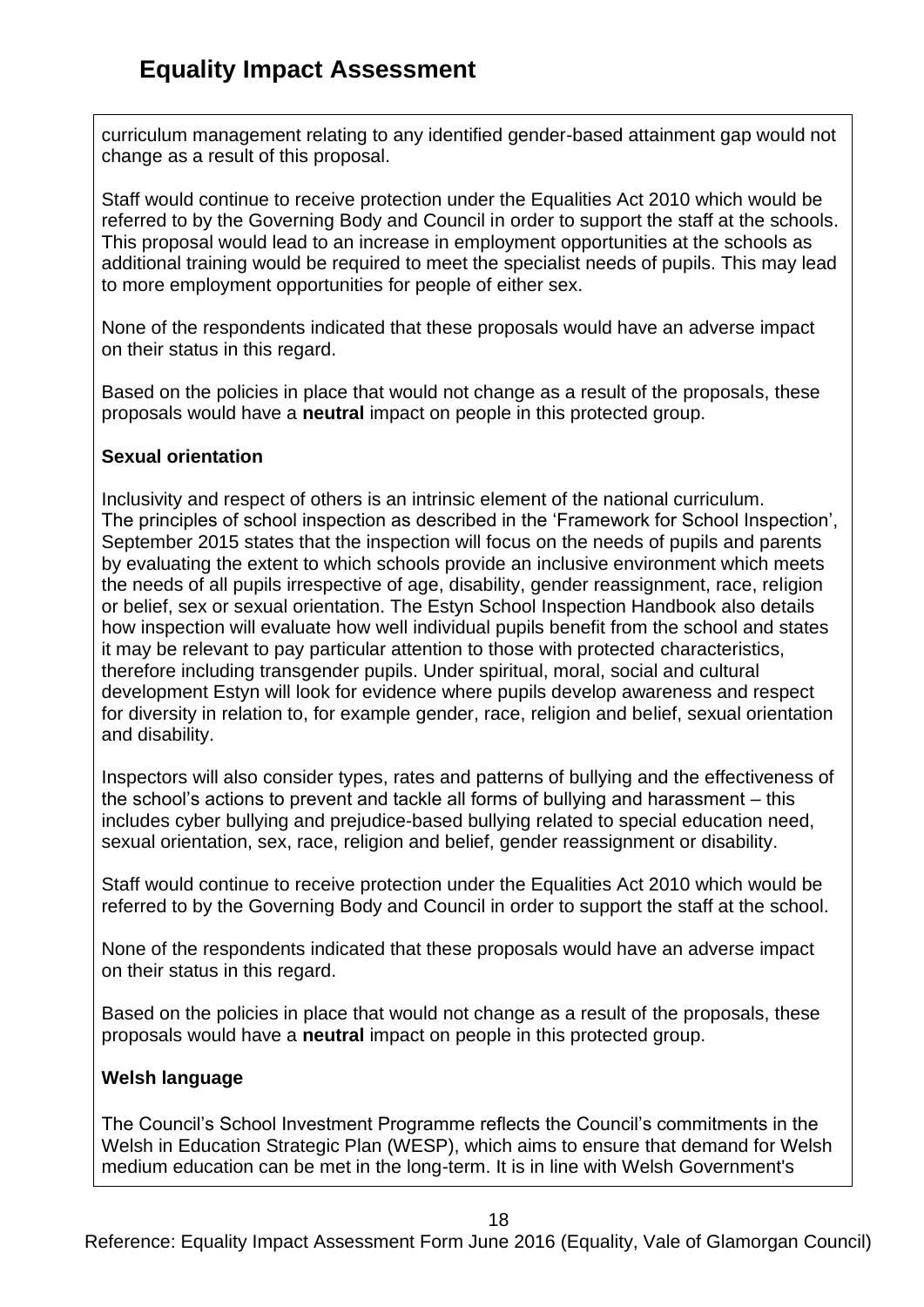National Cymraeg 2050 strategy and contributing to its ambitious target of 1 million Welsh speakers by 2050.

Ysgol Pen-Y-Garth serves as the Welsh medium primary provision for the Penarth area. The school has capacity for 420 primary pupils and 76 part-time nursery places.

Bute Cottage Nursery School is committed to helping pupils develop their Welsh language education from an early age. This includes through a welsh mascot called Dewi Draig who helps the children to understand and use welsh words and phrases. Dewi also helps pupils to learn about the welsh culture and what it means to be a citizen of Wales. The nursery has Helpu'r Heddiw T-shirts that pupils are given to wear as a reward when they are heard using welsh words in nursery. The nursery is working towards gaining the "Siarter Iaith" Welsh Charter Bronze Award.

Cogan Nursery School is committed to helping pupils develop their Welsh language education from an early age. Skills are developed through communicating in a range of enjoyable, practical planned activities and using a range of stimuli that build on and increase children's previous knowledge and experiences. Pupils listen to a range of stimuli, including audio visual material and ICT interactive software.

Although Evenlode Primary School and Cogan Primary School teach predominantly through the medium of English, the high standards achieved in Welsh language contribute to the Council's commitment to encouraging bilingual speakers.

Staff would continue to receive protection under the Equalities Act 2010 which would be referred to by the Governing Body and Council in order to support the staff at the schools.

None of the respondents indicated that these proposals would have an adverse impact on their status in this regard.

Based on current evidence, these proposals would have a **neutral** impact on people in this protected group.

# **Human rights**

Consideration of the UNICEF document, A Human Rights-Based Approach to Education For All was given as part of the development of this consultation. This document advises that Chapter 2 introduces a conceptual framework for the rights-based approach to education that embodies three interlinked and interdependent dimensions. It contends that human rights related to education cannot be realized unless and until all three are addressed:

- The right of access to education  $-$  the right of every child to education on the basis of equality of opportunity and without discrimination on any grounds. To achieve this goal, education must be available for, accessible to and inclusive of all children.
- The right to quality education the right of every child to a quality education that enables him or her to fulfil his or her potential, realize opportunities for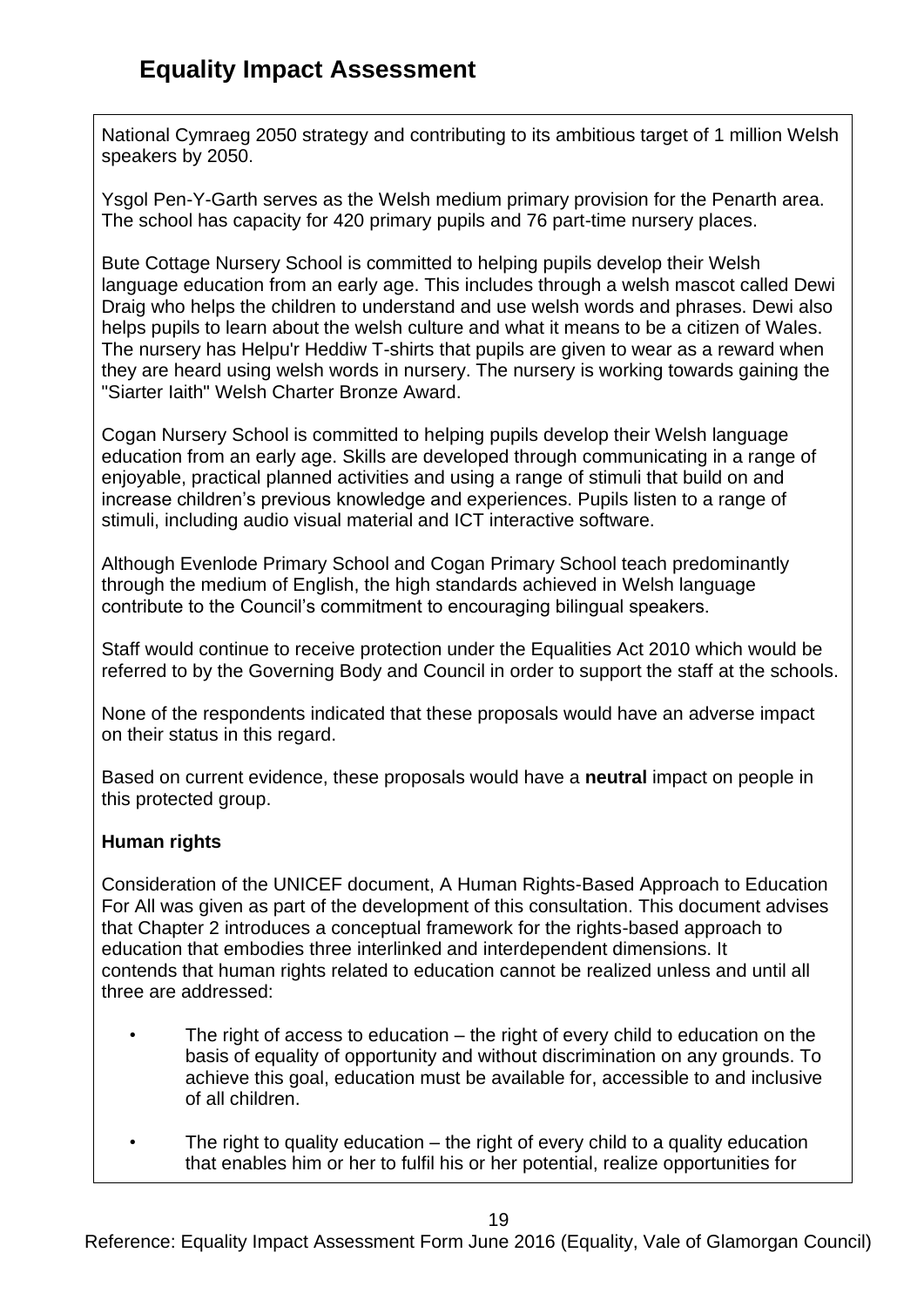employment and develop life skills. To achieve this goal, education needs to be child-centred, relevant and embrace a broad curriculum, and be appropriately resourced and monitored.

The right to respect within the learning environment  $-$  the right of every child to respect for her or his inherent dignity and to have her or his universal human rights respected within the education system. To achieve this goal, education must be provided in a way that is consistent with human rights, including equal respect for every child, opportunities for meaningful participation, freedom from all forms of violence, and respect for language, culture and religion.

This proposal has been presented in order to address the right of access to education, the right to quality education and the right to respect within the learning environment for all pupils within the Vale of Glamorgan.

The intended benefits of this proposal would provide:

- A single governance and accountability regime with a single headteacher and governing body with responsibility for all phases of education at each primary school.
- Opportunities for greater professional development opportunities by being part of a primary school teaching across all phases of primary education.
- A single set of policies across all year groups, incorporating areas of best practice from the individual schools.
- A single vision, strategy and ethos across all phases.
- Generates revenue savings associated with increased running costs for standalone nursery schools which would release additional funding into the overall schools' funding formula.
- Opportunities to make efficiency savings through economies of scale and joined up procurement.
- Streamlined communication between parents and staff with a single point of contact throughout all phases of primary education.

None of the respondents indicated that these proposals would have an adverse impact on their status in this regard. Based on current evidence, these proposals would have a **positive** impact on people in this protected group.

## **Socio-economic duty**

The overall aim of the duty is to deliver better outcomes for those who experience socioeconomic disadvantage. The duty, which applies to strategic decisions, commenced 31 March 2021. Socio-economic considerations have subsequently been assessed and the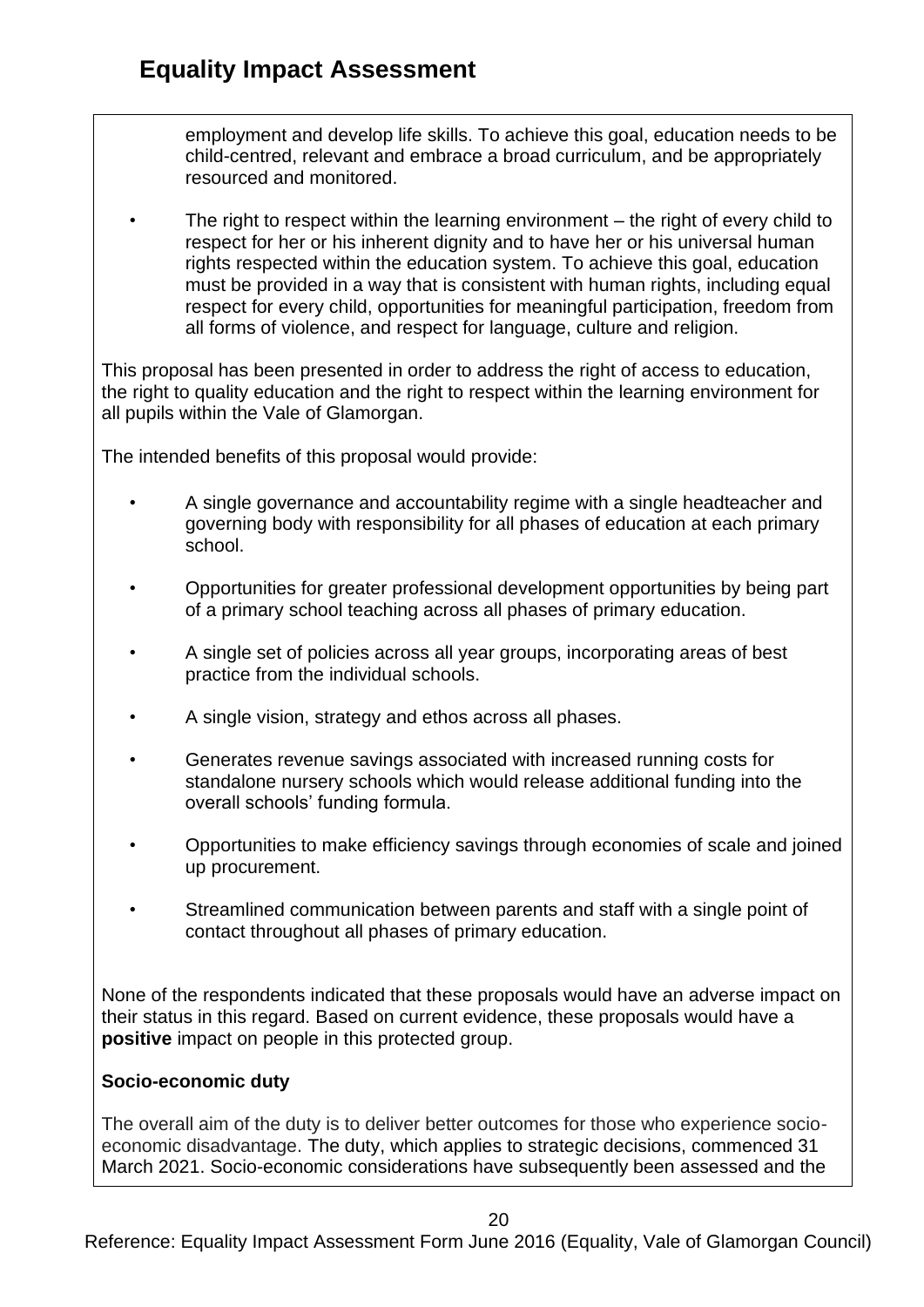results are documented below. For the purposes of this assessment, socio-economic indicators include education, economic, employment, health and wellbeing, and accessible transport.

### **Education**

It is determined that if implemented the proposals would have the following benefits related to improving educational outcomes:

- A single governance and accountability regime with a single headteacher and governing body with responsibility for all phases of education at each primary school.
- Opportunities for greater professional development opportunities by being part of a primary school teaching across all phases of primary education.
- A single set of policies across all year groups, incorporating areas of best practice from the individual schools.
- A single vision, strategy and ethos across all phases.
- Streamlined communication between parents and staff with a single point of contact throughout all phases of primary education.

The proposals are unlikely to have a significant impact on any other schools in the local area as no change to the existing catchment area is proposed.

There is currently no nursery provision at Evenlode Primary School or Cogan Primary School. Children can access nursery provision at other nursery units of schools or at a registered provider.

**Proposal 1** would result in 96 part time English-medium nursery places in Evenlode Primary School. This is the same as currently available at Bute Cottage Nursery School. Bute Cottage Nursery works with local private nurseries (St Aubin Nursery and Hazelhurst Nursery) to provide 'wrap-around-care'. This arrangement would not be impacted by this proposal.

**Proposal 2** would result in 96 part time English-medium nursery places in Cogan Primary School. This is 4 fewer part time places than currently available at Cogan Nursery School. However, this is sufficient to meet demand within the local area (see table 2 in admissions section below).

Any local registered providers were able to respond to the consultation. This consultation document was made available to other childcare and early years institutions, including private and third sector providers. Any feedback was considered as part of the consultation report.

## Economic

The four educational settings affected by the proposals are within the area of Penarth. Penarth is a wealthy seaside town and retains extensive Victorian and Edwardian architecture in many traditional parts of the town.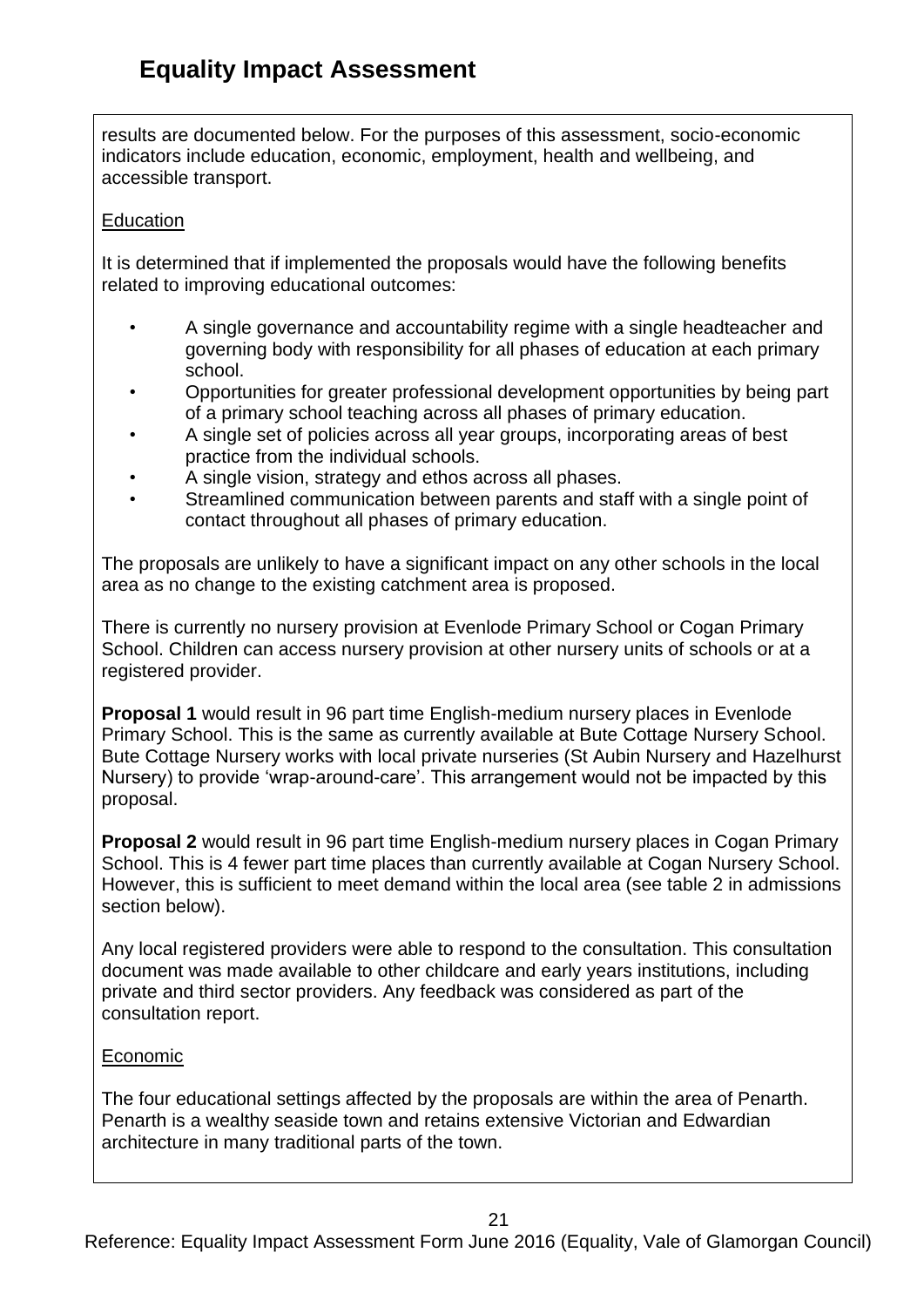Bute Cottage Nursery School is located within the St Augustine's 3 ward in Penarth. The overall St Augustine's ward has a population of 7,351 (Office of National Statistics, 2019). 6

Evenlode Primary School is located within the Plymouth 2 ward in Penarth. The overall Plymouth ward has a population of 5,786 (Office of National Statistics, 2019).

Cogan Nursery School and Cogan Primary School are located within the Cornerswell 2 ward in Penarth. The overall Cornerswell ward has a population of 5,366 (Office of National Statistics, 2019).

The wards have low levels of deprivation, overall they are within 50% least deprived wards within Wales.

The schools do take in pupils from wider areas with more varied socio-economic status, this would not change as a result of these proposals.

### Employment

The Vale of Glamorgan Council would fully support the governors, headteacher and staff at the school with any employment related matters. The school has access to the Council's Human Resources policies and procedures, including recruitment policies. The Human Resources service works closely with governors to ensure regular and clear communication with all employees takes place on all matters relating to a change in location of their workplace.

Bute Cottage Nursery School and Cogan Nursery School staff would transfer under the management of the governing bodies of Evenlode Primary School and Cogan Primary School respectively.

The governing bodies of Evenlode Primary School and Cogan Primary School would be responsible for amending their staffing structures to reflect the addition of the nursery phase. It is not anticipated that there would be any compulsory redundancies as a result of these proposals. However, any proposed changes to staffing would be subject to full consultation with staff and the relevant trade unions where necessary.

## Health and Wellbeing

The schools have a highly positive and inclusive ethos, which helps pupils to develop selfesteem and grow in confidence.

#### Accessible transport

The Council has a statutory duty to provide free school transport for pupils of statutory school age who reside beyond walking distance to the nearest appropriate school. In accordance with 'The Learner Travel (Wales) Measure 2008'. 24

The Vale of Glamorgan Council does not provide free school transport for nursery-age children other than those children who have a Statement of Special Educational Needs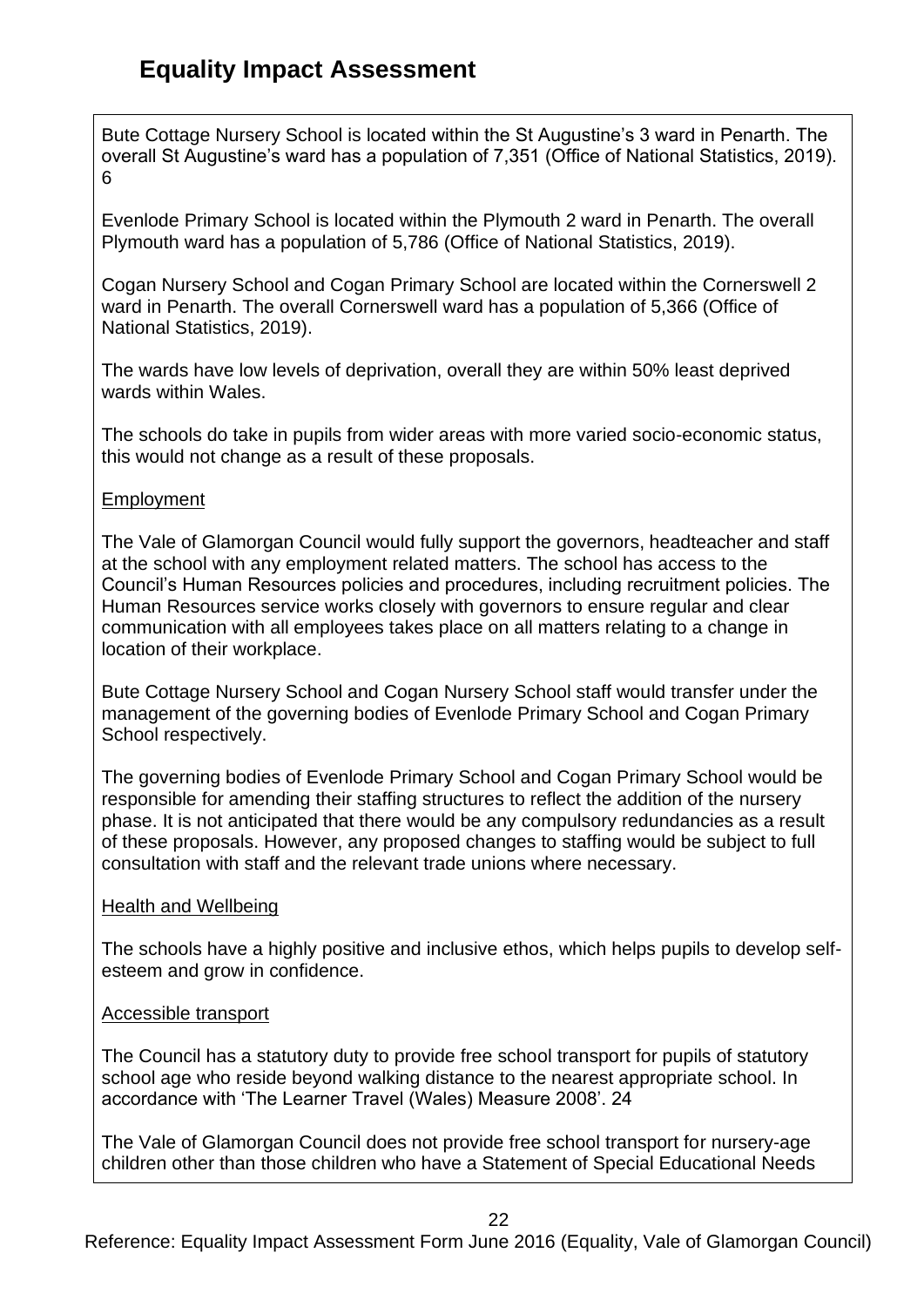(SEN). Under these proposals there are no plans to change the Council's policy on the transport of children to and from schools. As the nursery phases would remain on their current sites with their current capacity, there are no envisaged implications for transport and learner travel arrangements.

None of the respondents indicated that these proposals would have an adverse impact on their socio-economic status in this regard. Based on current evidence noted above, these proposals would have a **neutral** impact on pupils from families which are socioeconomically disadvantaged.

### **How do you know?**

### **Explain this for each of the relevant protected characteristics as identified above.**

Data is provided and analysed through the Pupil Level Annual School Census data collected in the January of each year. The Council also uses current demographic, school and pupil data to inform the proposal. The staff would also continue to receive protection under the Equalities Act 2010 which would be referred to by the governing body and Council in order to support the staff at the school.

## **What can be done to promote a positive impact?**

## **Explain this for each of the relevant protected characteristics as identified above.**

The availability of the school, its benefits and the facilities available will be published on the Council's website and through the Council's Parental Guide to School Admissions for parents to consider when making a decision on where to express a preference for a pupil place. Having due regard to the need to advance equality of opportunity includes having due regard to the need to remove or minimize disadvantages suffered by them. Due regard would therefore be paid to the need to take steps to meet the needs of such persons where those needs are different from persons who do not have that characteristic, and to encourage those who have a protected characteristic to participate in public life. The steps involved in meeting the needs of disabled persons include steps to take account of the persons' disabilities would be key to the design of the new building. Having due regard to 'fostering good relations' involves having due regard to the need to tackle prejudice and promote understanding. This is an important aspect to curriculum delivery and would not change as a result of this proposal.

It is acknowledged that complying with the duty may involve treating some people better than others, as far as that is allowed by the discrimination law.

## **Age**

As the school would continue to provide sufficient places for nursery pupils under a shared and consistent set of policies, the proposals would provide a **positive** impact on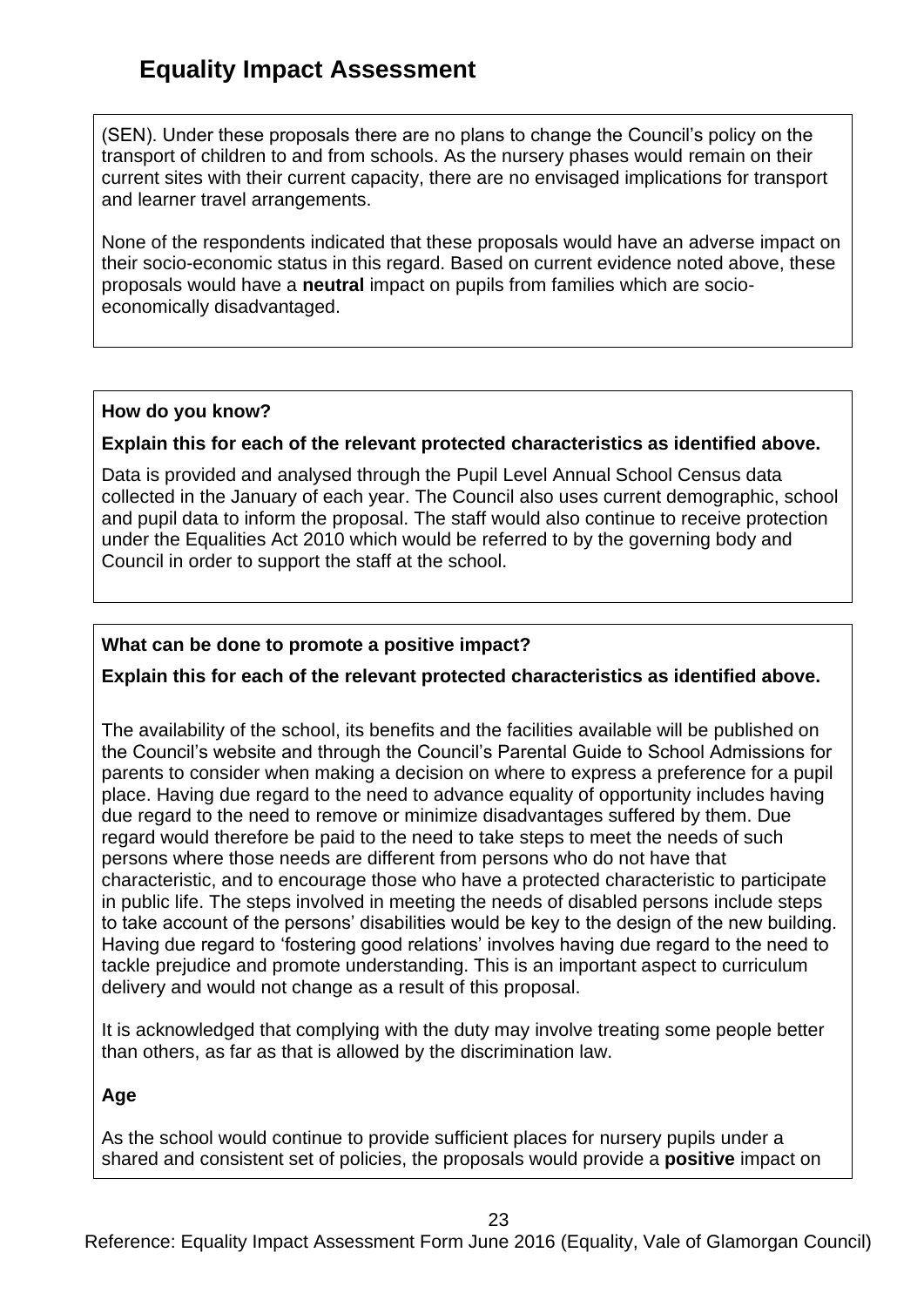this criteria.

# **Disability**

Current ALN provision would not be changed as a result of these proposals. However, needs could be identified at an earlier age and pupil needs monitored within a single data setting to ensure continuity. The proposals would provide a **positive** impact on this criteria.

# **Gender reassignment, including gender identity**

All children would be supported to receive a high quality education if the proposal were to be successfully implemented regardless of gender identity. Inclusivity and respect of others is an intrinsic element of the national curriculum.

# **Marriage and civil partnership**

Staff would continue to receive protection under the Equalities Act 2010 which would be referred to by the Governing Body and Council in order to support the staff at the school.

Inclusivity and respect of others is an intrinsic element of the national curriculum. The Council will ensure that the school promotes this requirement through its monitoring and challenge carried out by the school improvement service and Human Resources.

## **Pregnancy and Maternity**

Staff would continue to receive protection under the Equalities Act 2010 which would be referred to by the Governing Body and Council in order to support the staff at the school.

Inclusivity and respect of others is an intrinsic element of the national curriculum. The Council will ensure that the school promotes this requirement through its monitoring and challenge carried out by the school improvement service and Human Resources.

## **Race**

Inclusivity and respect of others is an intrinsic element of the national curriculum. The Council will ensure that the school promotes this requirement through its monitoring and challenge carried out by the school improvement service and Human Resources.

# **Religion and belief**

Inclusivity and respect of others is an intrinsic element of the national curriculum The Council will ensure that the school promotes this requirement through its monitoring and challenge carried out by the school improvement service and Human Resources.

## **Sex**

Children of both sexes would continue to be treated and taught equally in the new school building. There would be no different methods of teaching or curricula for either sex.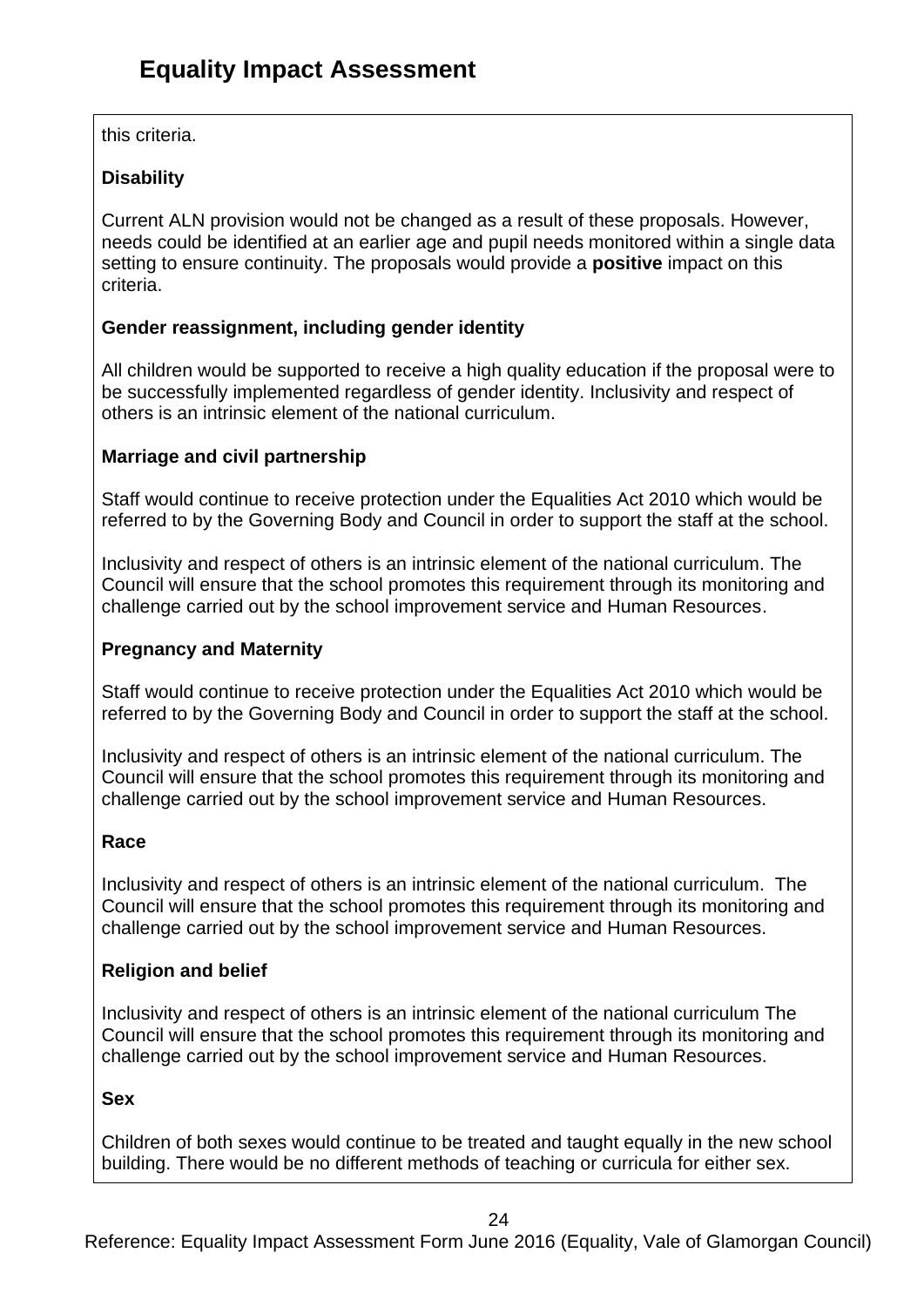Inclusivity and respect of others is an intrinsic element of the national curriculum. The Council will ensure that the school promotes this requirement through its monitoring and challenge carried out by the school improvement service and Human Resources.

#### **Sexual orientation**

Staff would continue to receive protection under the Equalities Act 2010 which would be referred to by the Governing Body and Council in order to support the staff at the school.

Inclusivity and respect of others is an intrinsic element of the national curriculum. The Council will ensure that the school promotes this requirement through its monitoring and challenge carried out by the school improvement service and Human Resources.

## **What can be done to lessen the risk of a negative impact?**

**Explain this for each of the relevant protected characteristics as identified above.**

N/A – no negative impacts identified

### **Is there a need for more favourable treatment to achieve equal outcomes? (Disability only)**

N/A

## **Will the impact be positive, negative or neutral?**

**Explain this for each of the relevant protected characteristics as identified above.**

**Age – Positive Disability – Positive Gender reassignment, including gender identity – Neutral Marriage and civil partnership – Neutral Pregnancy and Maternity – Neutral Race – Neutral Religion and belief – Neutral Sex – Neutral Sexual orientation – Neutral (Welsh language – Neutral**

**Human rights – Positive Socio-economic duty - Neutral)**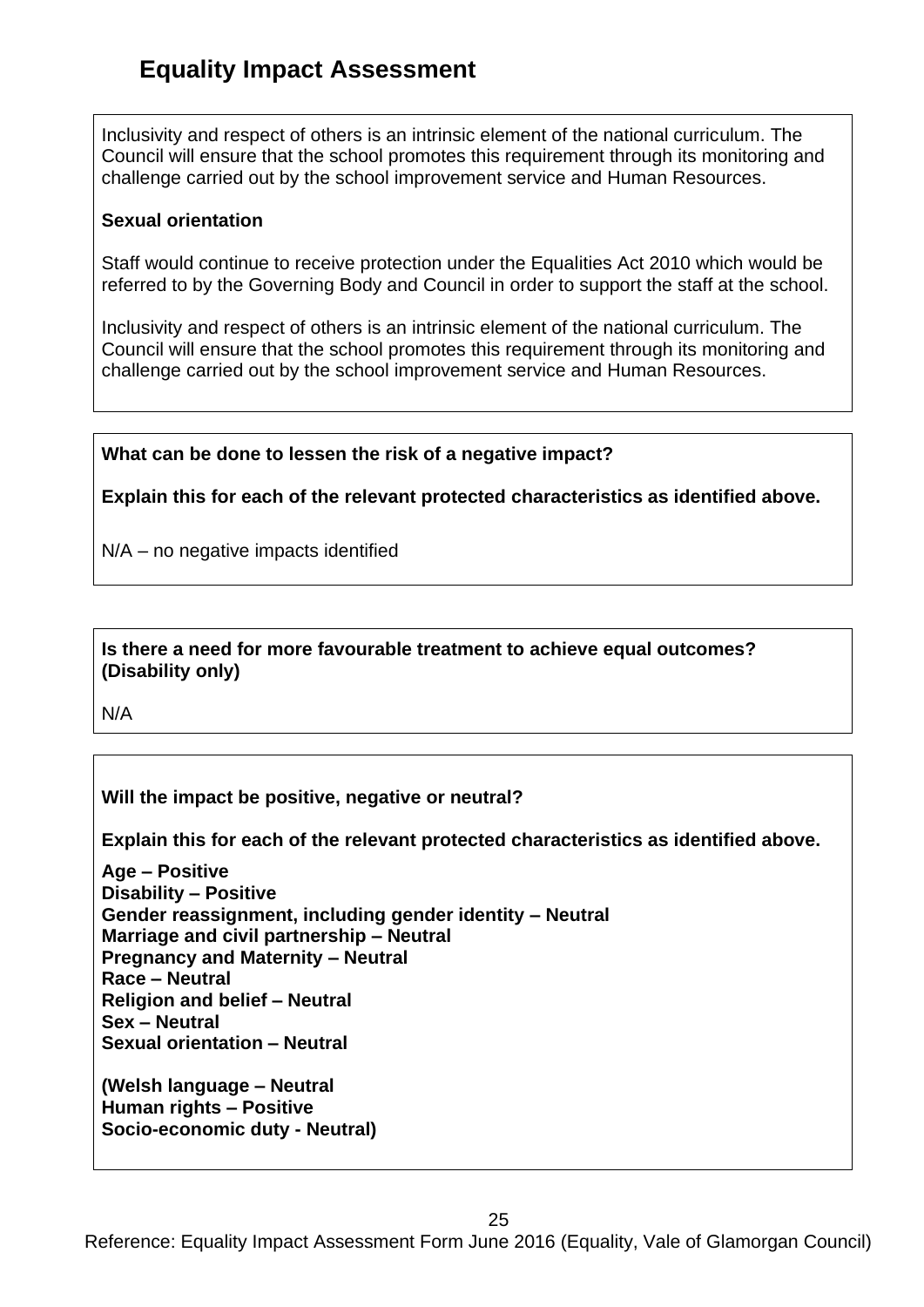Please see reasons outlined in the previous sections. In conclusion, there is no real risk of direct or indirect discrimination as the Council is pursuing a legitimate aim (namely, improving the capacity and efficiency of education) and the decision to publish the proposals to make regulated alterations is a proportionate means of achieving that aim.

## **8. [Monitoring on-going impact](file:///C:/Users/nhinton/Documents/Offline%20Records%20(EP)/General%20-%20Human%20Resources%20-%20Equal%20Opportunities%20-%20Line%20Manager/Revised%20Draft%20Guidance%20on%20Partnership%20EIA%20Form%2030%20July%202014.DOCX%23MonitorImpact8)**

### **Date you will monitor progress**

PLASC data is annual and if approved by cabinet a project plan for this proposal will be initiated. This will include reference to this document. Any changes in outcomes resulting from this ongoing analysis will be used to update this Equality Impact Assessment, including any mitigating actions which may be required.

### **Measures that you will monitor**

PLASC data for all pupils will be broken down and monitored by Age, Disability, Race, Religion and belief and Welsh language. The Equalities Team monitors service data and provides information in the annual equality monitoring report. The measures identified for the education of pupils are a matter for the governing body in their School Improvement Plan.

## **Date you will review implemented proposal and its impact**

Subject to cabinet approval, the school will receive enhanced support and challenge in the year following its move as is the practice following all school re-organisations. This will be provided by the Central South Consortium and the Council. Thereafter, the school will be subject to routine monitoring and challenge from the Central South Consortium, Estyn, and the Council.

The Vale of Glamorgan Council works closely with the governing bodies of schools to ensure that standards are robust, that teaching and learning is of a high quality and that leadership and governance is strong. The Council works with two organisations in order to monitor the performance of schools and to support school improvement.

Estyn is the office of Her Majesty's Chief Inspector of Education and Training in Wales. It is a Crown body, established under the Education Act 1992. Estyn is independent of the National Assembly for Wales but receives its funding from the Welsh Government under section 104 of the Government Wales Act 1998. Estyn inspects quality and standards in education and training providers in Wales.

The Central South Consortium Joint Education Service (CSCJES) was established in September 2012. The Local Authority works with the Consortium to support and challenge all schools in the Vale of Glamorgan.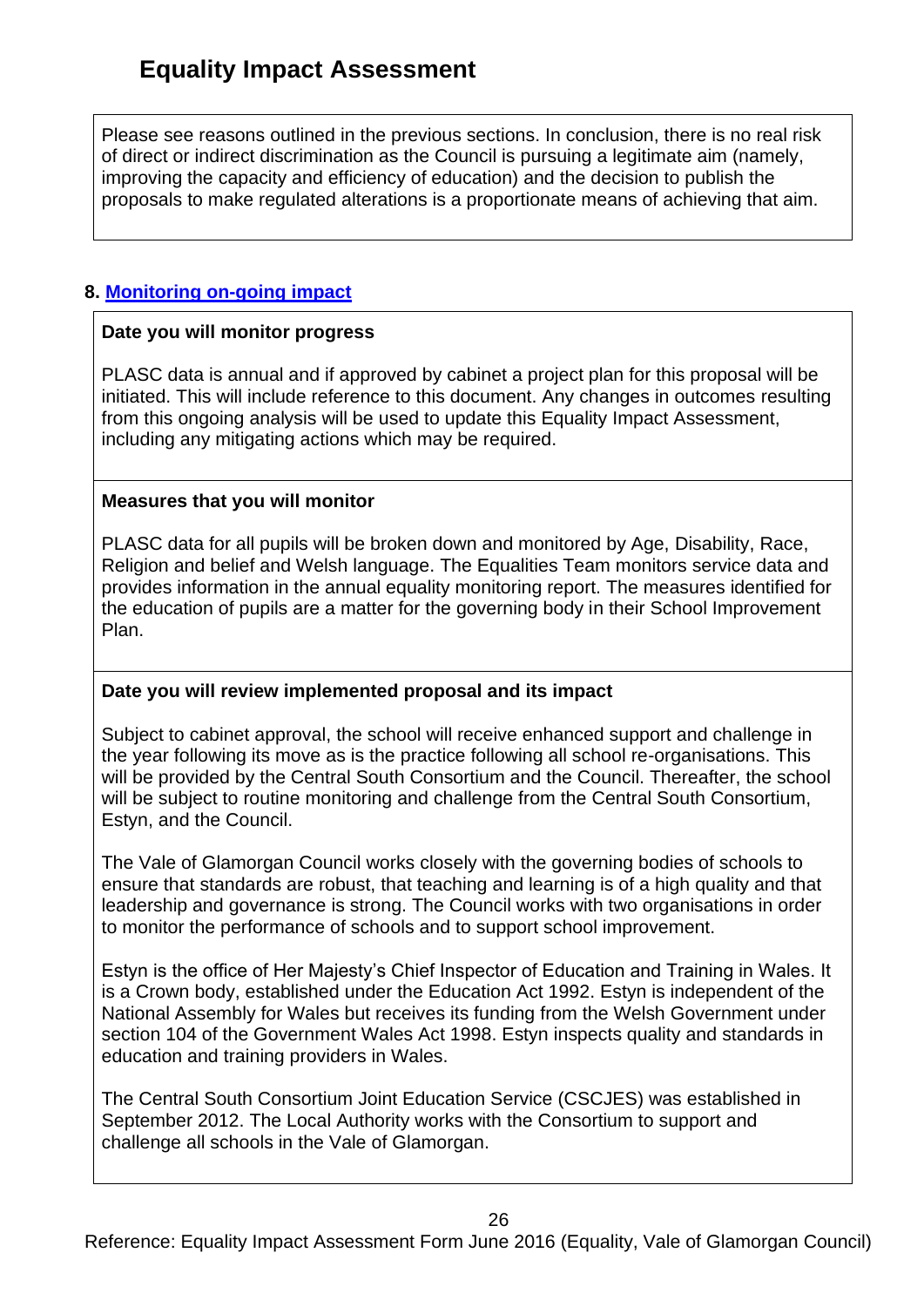Schools are inspected as part of a national programme of school inspection. The purpose of an inspection is to identify good features and shortcomings in schools in order that they may improve the quality of education offered and raise the standards achieved by their pupils (Estyn).

In September 2017 a new Estyn School Common Inspection Framework was introduced for all schools across Wales.

Bute Cottage Nursery was last inspected by Estyn in October 2013 (under the previous framework). The inspection report for Bute Cottage Nursery School can be found at: **<https://www.estyn.gov.wales/provider/6731013>**

Evenlode Primary was last inspected by Estyn in March 2015 (under the previous framework). The inspection report for Evenlode Primary School can be found at: **<https://www.estyn.gov.wales/provider/6732148>**

Cogan Nursery was last inspected by Estyn in November 2019. The inspection report for Cogan Nursery School can be found at: **<https://www.estyn.gov.wales/provider/6731011>**

Cogan Primary was last inspected by Estyn in May 2018. The inspection report for Cogan Primary School can be found at: **https://www.estyn.gov.wales/provider/6732114**

### **9. [Further action as a result of this equality impact assessment](file:///C:/Users/nhinton/Documents/Offline%20Records%20(EP)/General%20-%20Human%20Resources%20-%20Equal%20Opportunities%20-%20Line%20Manager/Revised%20Draft%20Guidance%20on%20Partnership%20EIA%20Form%2030%20July%202014.DOCX%23FurtherAction9)**

| <b>Possible Outcomes</b>   | Say which applies |
|----------------------------|-------------------|
| No major change            | Yes               |
| <b>Adjust the policy</b>   |                   |
| <b>Continue the policy</b> |                   |
| Stop and remove the policy |                   |

#### **10. [Outcomes and Actions](file:///C:/Users/nhinton/Documents/Offline%20Records%20(EP)/General%20-%20Human%20Resources%20-%20Equal%20Opportunities%20-%20Line%20Manager/Revised%20Draft%20Guidance%20on%20Partnership%20EIA%20Form%2030%20July%202014.DOCX%23OutcomesActions10)**

**Recommend actions to senior management team**

**Outcome following formal consideration of proposal by senior management team**